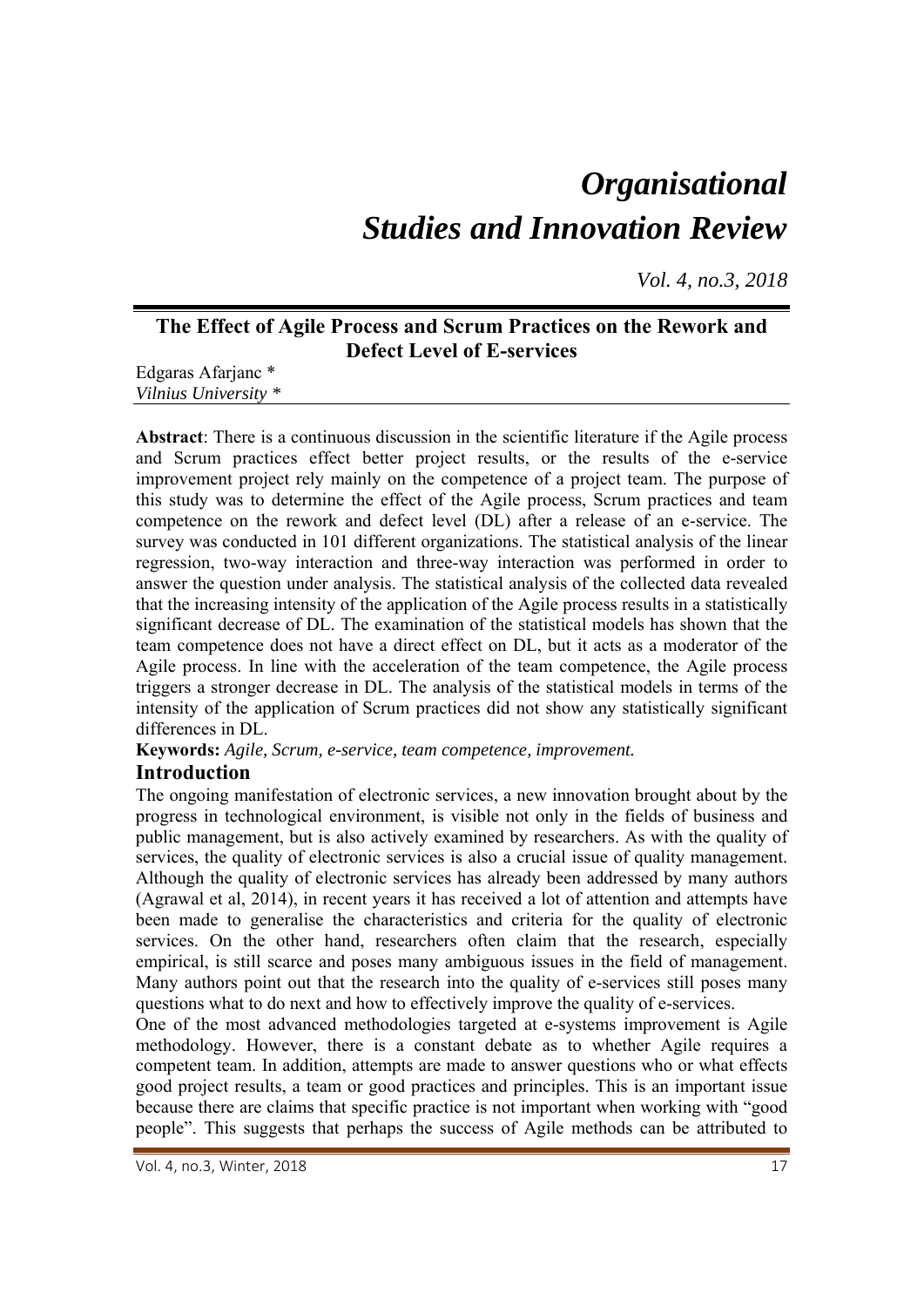groups of "good people", but not to practices and principles. On the other hand, the participants have stated that Agile methods are valuable (Lindvall et al., 2002).

The purpose of this research was to determine the effect of the Agile process, Scrum practices and team competence on the rework and defect level (DL) after the release of an e-service.

## **Agile process, Scrum practices and team competence effect on DL research**

In order to answer the research question, a theoretical research model was compiled (Figure 1). The research model identifies the potential interactions of the factors under analysis. Taking into account that a conceptual question is raised on what effects DL either the Agile process, Scrum practices or team competence, therefore, the study examines all the possible interactions.

*Figure 1: Theoretical research model* 



*<sup>(</sup>Source: created by the author)* 

The direct effect of the factors on DL is represented by solid arrows, the indirect effect by dotted dash arrows. Since the study involved the evaluation of different e-service projects from different organizations, the organisation-related factors and service relatedfactors are used by the model as as moderating factors. The key factors related to an organisation or a service, evaluated in the study as moderators are presented in Table 1. *Table 1: The key factors related to an organisation or a service.* 

| <b>Group of factors</b>             | <b>Key factors</b>                                                                               |
|-------------------------------------|--------------------------------------------------------------------------------------------------|
| <b>Organisation-related factors</b> | 1. Number of employees of the organisation<br>2. Strategic orientation to e-services             |
| <b>E-service-related factors</b>    | 1. Number of members of the e-service improvement team<br>2. Complexity of e-service improvement |
|                                     | (Source: created by the author)                                                                  |

Vol. 4, no.3, Winter, 2018 **18**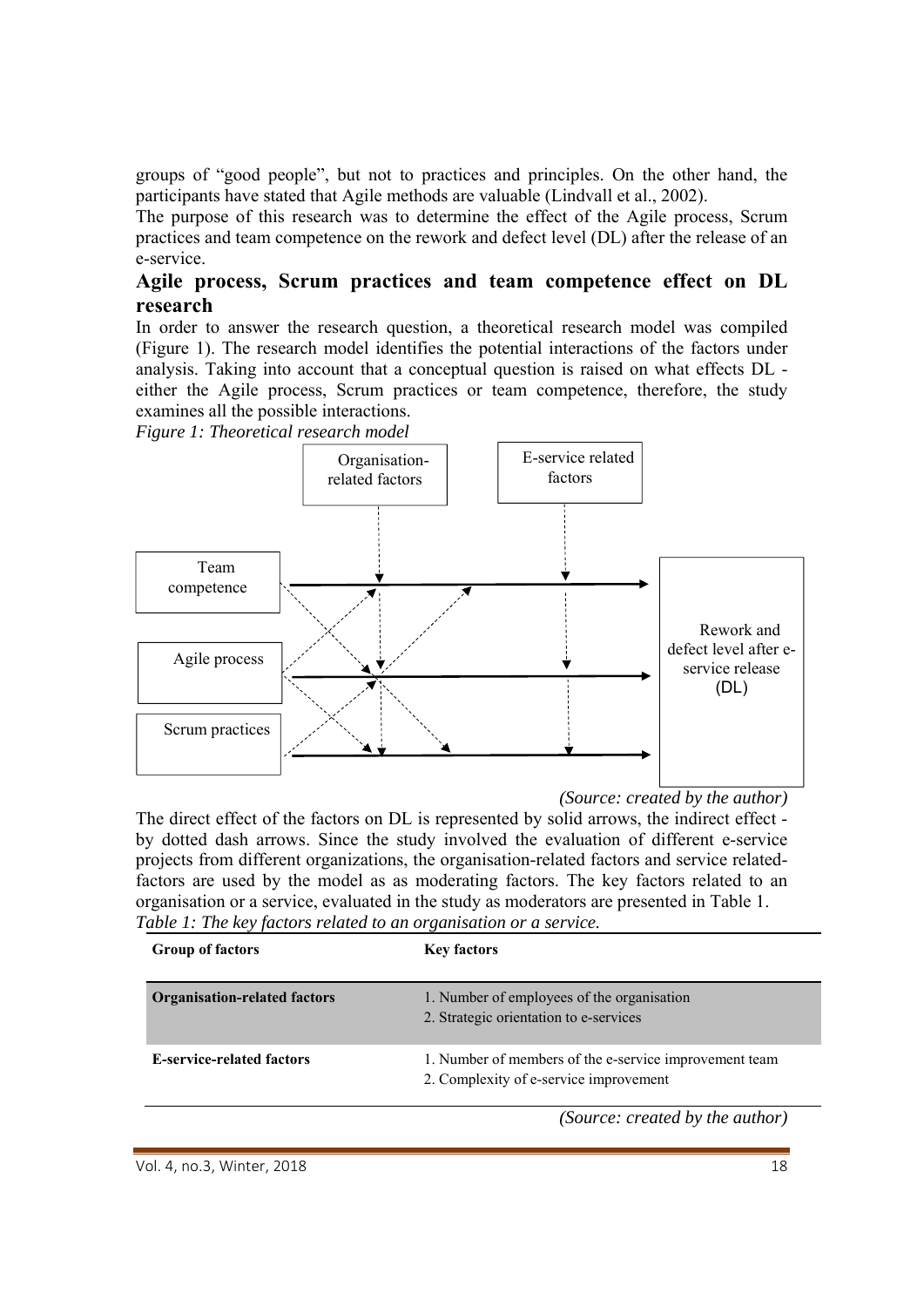The main factors related to organisations and services were selected based on the analysis of scientific literature and are described below.

#### **The influence of the number of employees on the performance of processes**

The influence of the number of employees on the performance of processes is a matter of scientific discussion. Scientific research findings show rather contradictory outcomes. For example, Looy et al. (2017): "As far as an organisation's size is concerned, data shows that smaller organisations can also achieve higher results of business process management (BPM). Yet, there is also contrary evidence that SMEs are not actively following the BPM, they do not need BPM or are even unable to adapt BPM due to their limited resources".

It is important to emphasise that when examining the influence of the number of employees on process management, analysed authors classify small enterprises up to 100, medium-sized - from 101 to 250 employees. E-service organisations typically have fewer employees. Therefore, it is important to evaluate the effect of the organisation's staff on the e-services DL. In order to avoid the effect of the differences in the classification of the size of organisations, the nominal number of employees should be measured.

#### **Strategic orientation to e-services**

The organisations under analysis vary according to the strategic orientation to e-services. The study assessed whether e-service provision is the main activity of the organisation, whether the provision of e-services is an important part of the activity and what form of service provision is used. The classification of the strategic orientation according to the criteria examined in the study is presented in Table 2.

*Table 2: The classification of the strategic orientation according to the criteria examined in the study.* 

| <b>Strategic</b><br>orientation group                               | <b>Orientation to e-services</b>        |                                                                              | <b>Traditional business orientation</b>                                          |                                                         |  |
|---------------------------------------------------------------------|-----------------------------------------|------------------------------------------------------------------------------|----------------------------------------------------------------------------------|---------------------------------------------------------|--|
| Direction/criterion<br>of strategic orientation                     | <i>Orientation to</i><br>net e-services | Orientation to<br>e-Services<br>supplemented<br>with traditional<br>services | <i>Orientation to</i><br>traditional<br>services<br>supplemented by<br>e-Service | Orientation to e-<br>services as supporting<br>services |  |
| <i>Provision of e-</i><br>services is the main<br>activity          | $^{+}$                                  | $+$                                                                          |                                                                                  |                                                         |  |
| Provision of e-<br>services is an important<br>part of the activity | $+$                                     | $+$                                                                          | $+$                                                                              |                                                         |  |
| Services provided<br>only in e-form                                 | $+$                                     |                                                                              |                                                                                  |                                                         |  |

*(Source: created by the author)*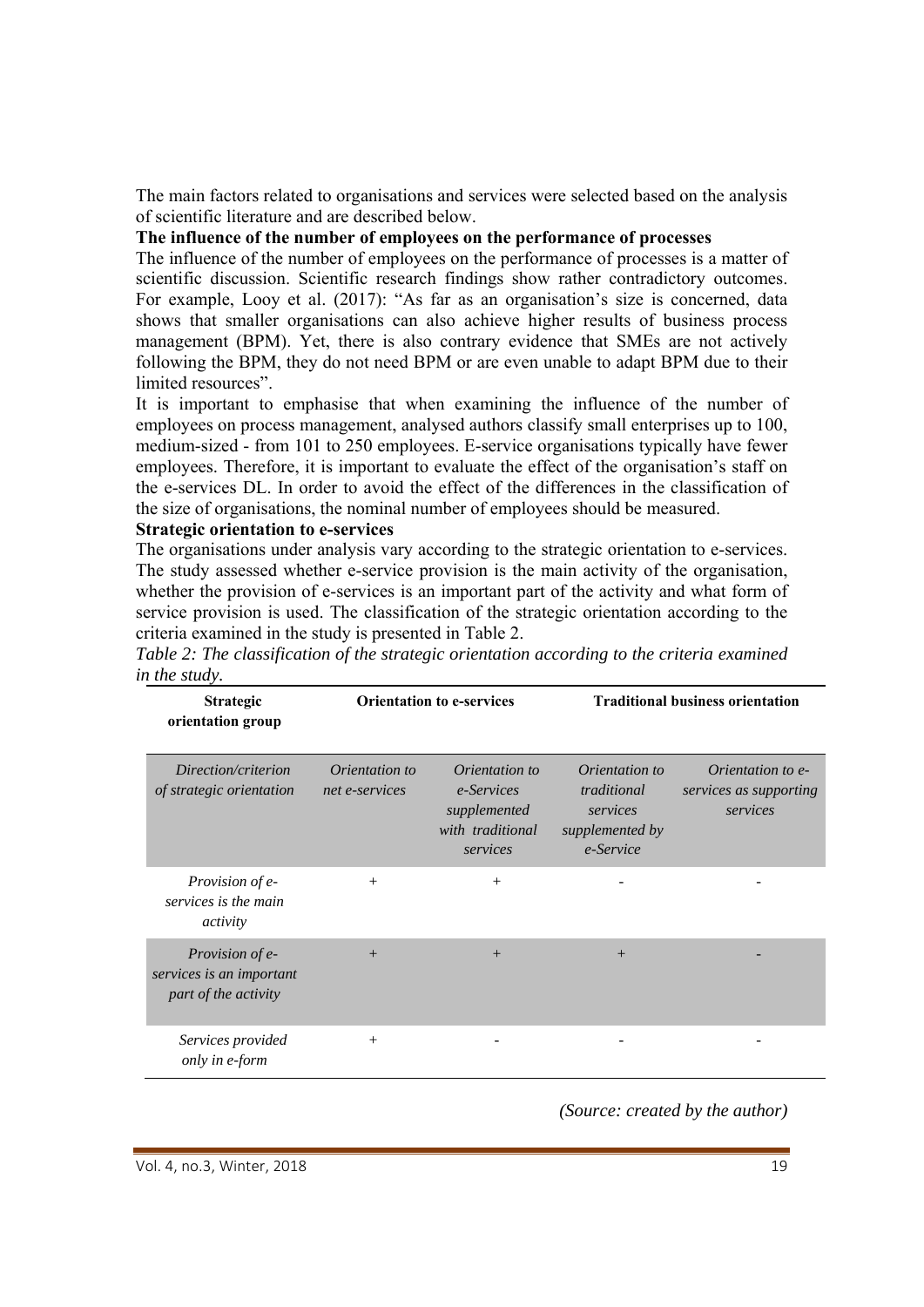After classifying the organisations according to the criteria of strategic orientation to eservices, 2 strategic orientation groups and 4 strategic orientation directions were singled out and deployed in the study in searching for moderating relationships on DL.

## **Complexity of the improvement of e-services**

The factor of the complexity of improvement consists of two factors: the frequency of improvement and the complexity of the e-service. In terms of DL, both factors are important - how often the e-service is being improved and how much the improved eservice is sophisticated. Therefore, the study uses a multiplication of these factors. The frequency of improvement is evaluated on the Likert scale from 1 to 5 points, where 1 is very rarely improved, 5 is regularly improved.

The complexity of the e-service is assessed according to 7 criteria that are adapted for the study under model I6 (Btoush et al, 2008). The models of the classification of e-services developed for the e-government solution, so the criteria for this study have been modified to suit business e-solutions. The study assessed the following criteria of the e-service complexity: Level of service digitization, Automation level, Level of personalization, Internationality, Multichannel, Multiplatform, Integration with other systems. The mean evaluation was calculated o the basis of these criteria. The classification of complexity stages is presented in Table 3.

| <b>Complexity of</b><br><i>Improvement</i> | <b>Very Low</b> | Low      | <b>Median</b> | <b>High</b> | <b>Very High</b> |
|--------------------------------------------|-----------------|----------|---------------|-------------|------------------|
| <b>Evaluation</b>                          | 1-5             | $5 - 10$ | $10-15$       | $15 - 20$   | $20 - 25$        |

*Table 3: The classification of complexity stages.* 

*(Source: created by the author)* 

In order to better understand the evaluation outcomes of the complexity of improvement and to interpret the results of the statistical analysis, the complexity improvement was classified to the stages shown on table 3.

#### **The influence of team members on the effectiveness of processes**

The number of team members is highlighted by many scholars as an important factor influencing the effectiveness of the process. The findings obtained by Blackburn et al. (1996) are consistent with the traditional view that larger teams reduce productivity due to inperformance caused by communication with many people. Brooks (1975) argued that the need for communication should increase proportionally to the size of the team. The correlation between the largest team size and code line productivity is weakly negative. For example, there is a high negative correlation with team size in testing: companies that have to do a lot of testing are less productive. They spend on average more time for searching, identifying and correcting errors. It is important to test the effect of team members on DL for the reasons mentioned above.

#### **Team competence**

There are claims that specific practice is not important when working with "good people" (authors named those who are competent i.e.: Possess real-world experience in the technology domain; Have built similar systems in the past; Possess good people &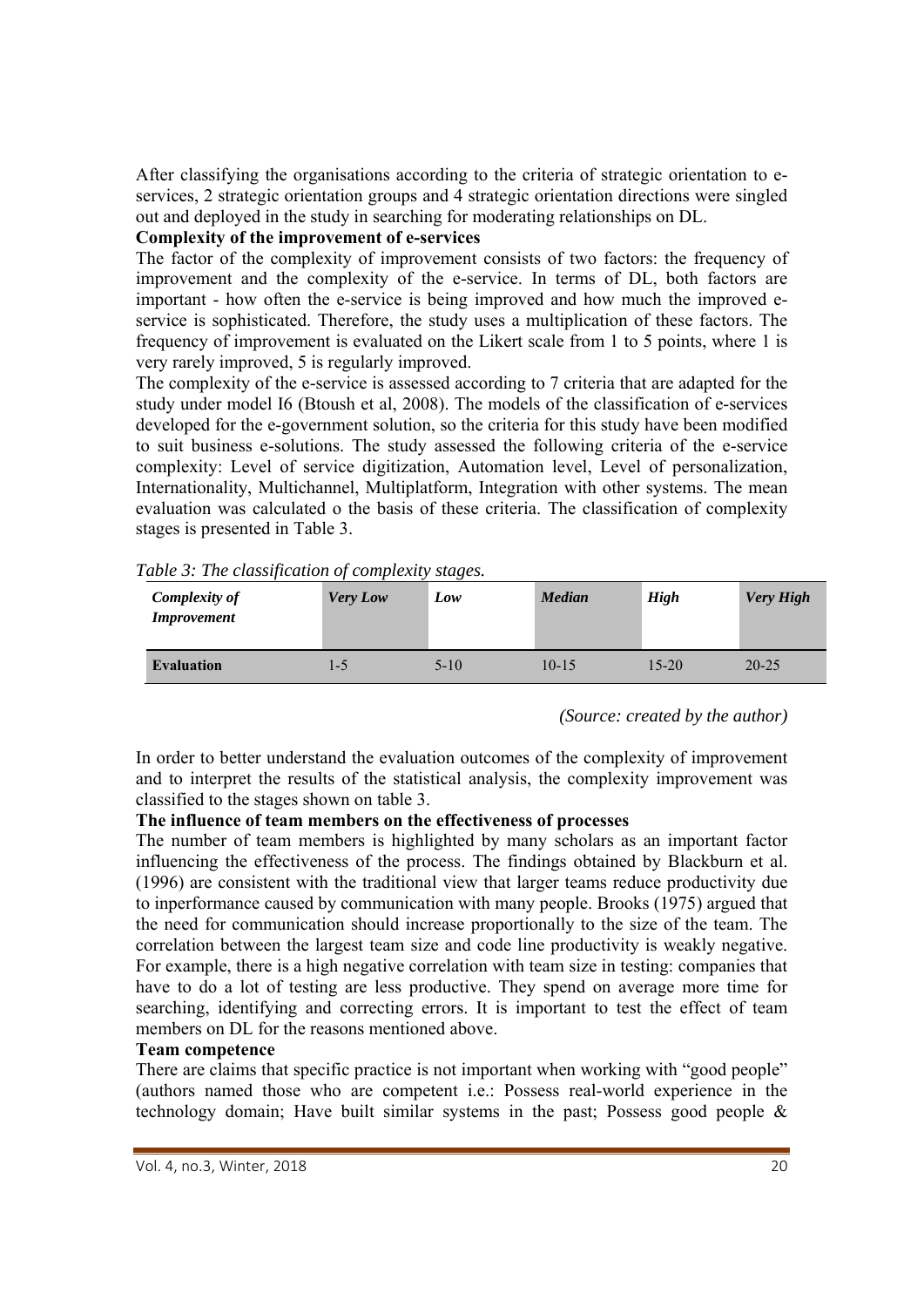communication skills). This suggests that perhaps the success of Agile methods can be attributed to groups of "good people", but not to practices and principles. On the other hand, the participants have stated that Agile methods are valuable (Lindvall et al., 2002). The participants of the study had to evaluate the competence of the e-service improvement team according to the Likert scale from 1 to 5, where 1 is very low and 5 is very high. The study uses a generalised assessment of competence, since it seeks to answer the conceptual questions on the factors effecting DL.

#### **Agile process**

For the evaluation and measurement of the Agile process, the following model (based on the Agile methodology) is used and it is presented in Table 4 The numbering of the activities is conditional, because the model is dynamic, and the activities can rotate at different speeds and cycles and at any stage the input of the corresponding activity can be generated. Agile process activities measured in the study:

- 1. Shortlist of improvement ideas
- 2. Evaluation and selection of improvement ideas
- 3. Preparation of product backlog
- 4. Setting up customer priorities
- 5. Determination of preliminary work volumes
- 6. Sprint backlog
- 7. Determining the quality criteria for sprint
- 8. Determining exact volumes of work to be performed
- 9. Identification of non-conformities
- 10. Testing
- 11. Evaluation of actions
- 12. Gathering feedback
- 13. Summarizing and taking notes of the lessons learned
- 14. Evaluating the effectiveness of the improvement process
- 15. Improvement of the process

The study deployed the division of the Agile process into 15 interrelated activities, the occurrence of these activities in the organization was evaluated by the participants of the survey. The process studies typically use the following scale to measure the prevalence of activities in an organisation: not implemented, rarely, sometimes, often, systematically. For example, this scale was used by Salo in 2008 to explore the use of the Agile methods for software development. The same frequency scale was also used in this study. The Agile process intensity is calculated based on the mean values of the assessment of the activities.

#### **Scrum practices**

Salo (2008) identified and evaluated the use of scrum practices: sprint planning meetings, sprints, sprint backlogs, sprint review, daily scrum meetings, product backlogs. These practices are considered to be fundamental Scrum methodologies for assessing whether an organisation uses scrum techniques.

Similar scrum practices were distinguished by Torrecilla-Salinas and others (2015) and Mahalakshmi, Sundararajan 2013, only singled out sprint retrospective and sprint review meetings, which Salo (2008) classified as sprint review.

Basic Scrum Practices (compiled by the author according to Mahalakshmi, Sundararajan 2013, Salo 2008, Torrecilla-Salinas, et al. 2015)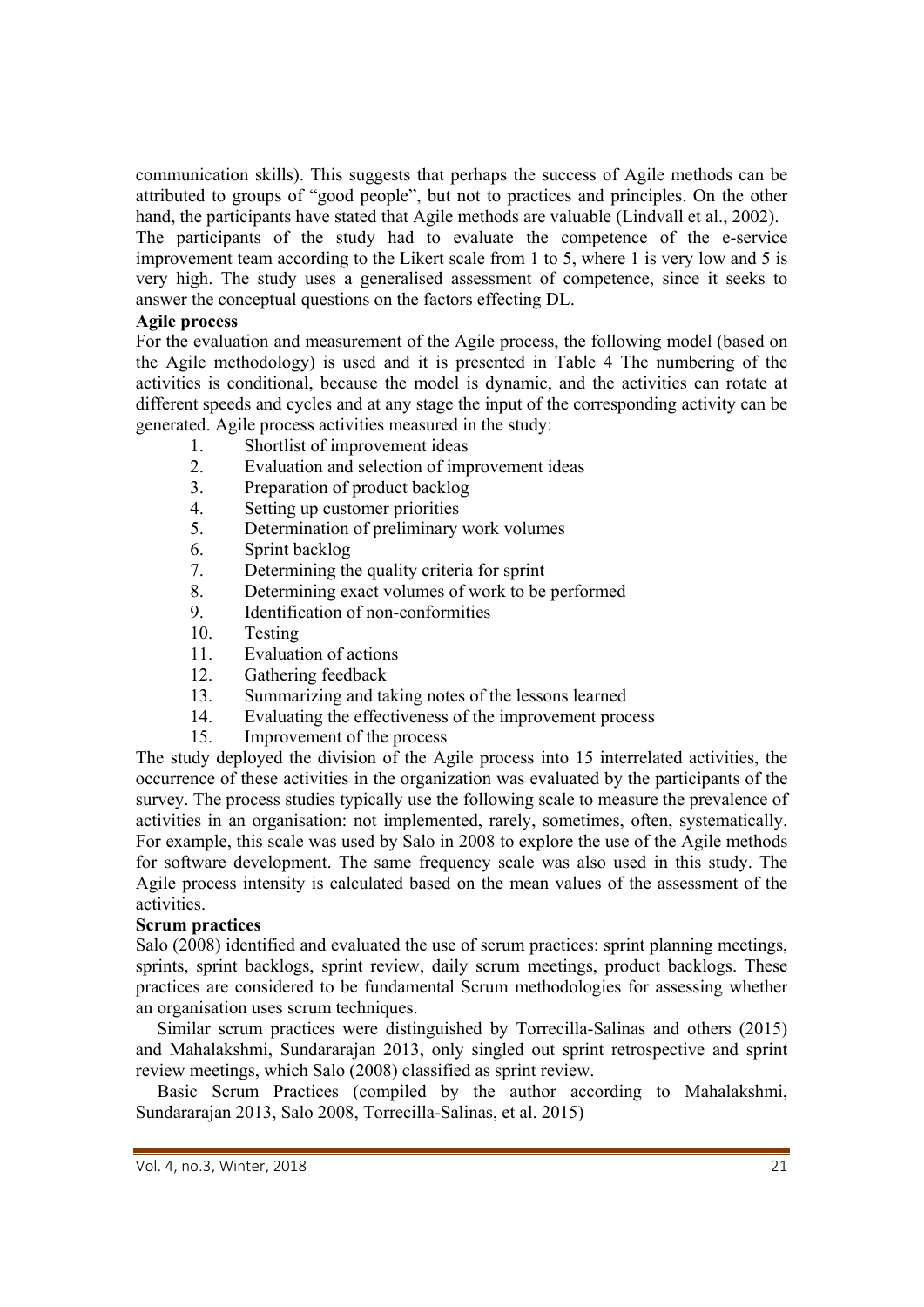The key Scrum practices outlined in Table 5 were evaluated in the study using the same assessment scale as it was used to evaluate the Agile process. *4: The key Scrum practices.* 

| <b>Basic Scrum Practices</b>       | <b>References</b>                                                                |
|------------------------------------|----------------------------------------------------------------------------------|
| A. Product backlogs                | Mahalakshmi, Sundararajan 2013, Salo 2008, Torrecilla-Salinas et<br>al. $(2015)$ |
| <b>B.</b> Sprint planning meetings | Mahalakshmi, Sundararajan 2013, Salo 2008, Torrecilla-Salinas et<br>al. (2015)   |
| <b>C. Sprint backlogs</b>          | Mahalakshmi, Sundararajan 2013, Salo 2008, Torrecilla-Salinas et<br>al. $(2015)$ |
| D. Sprint                          | Mahalakshmi, Sundararajan 2013, Salo 2008, Torrecilla-Salinas et<br>al. $(2015)$ |
| <b>E.</b> Daily Scrum meetings     | Mahalakshmi, Sundararajan 2013, Salo 2008, Torrecilla-Salinas et<br>al. $(2015)$ |
| <b>F. Sprint Review meetings</b>   | Mahalakshmi, Sundararajan 2013, Torrecil- la-Salinas et al. (2015)               |
| G. Scrum retrospective meetings    | Mahalakshmi, Sundararajan 2013, Torrecil- la-Salinas et al. (2015)               |

*(Source: created by the author based on Mahalakshmi, Sundararajan 2013, Salo 2008, Torrecilla-Salinas, et al. 2015)* 

After assessing the intensity of the application of each Scrum practice, the mean value of the assessment of all Scrum practices was calculated.

#### **Empirical research and discussion of the research results**

The purpose of the empirical research was to provide answers to the questions about the influence of team competence on DL, the impact of the applied Agile process on DL and the impact of individual SCRUM practices on DL. To achieve this purpose, the author developed a research tool, an online questionnaire that was completed by respondents from companies who underwent a targeted selection. The author selected the research criteria that are important for the quality of e-services:

- $\rightarrow$  Complexity of e-service;
- $\rightarrow$  Frequency of e-service improvement;
- $\rightarrow$  Number of employees in the organization;
- $\rightarrow$  Team size;
- $\rightarrow$  Competence of team
- $\rightarrow$  Improvement of e-services in accordance with the Agile Scrum methodology;
- $\rightarrow$  Process quality (Rework and defect level DL %).

The above-mentioned criteria were distinguished by the author on the basis of the findings obtained by a qualitative study of the Agile and Lean software development indicators, carried out by Kupiainen et al. in 2015, who examined over 120 different indicators used. Taking Kupiainen et al. study of 2015 into account, the author selected the key indicators on the basis of the number of their references and also based on their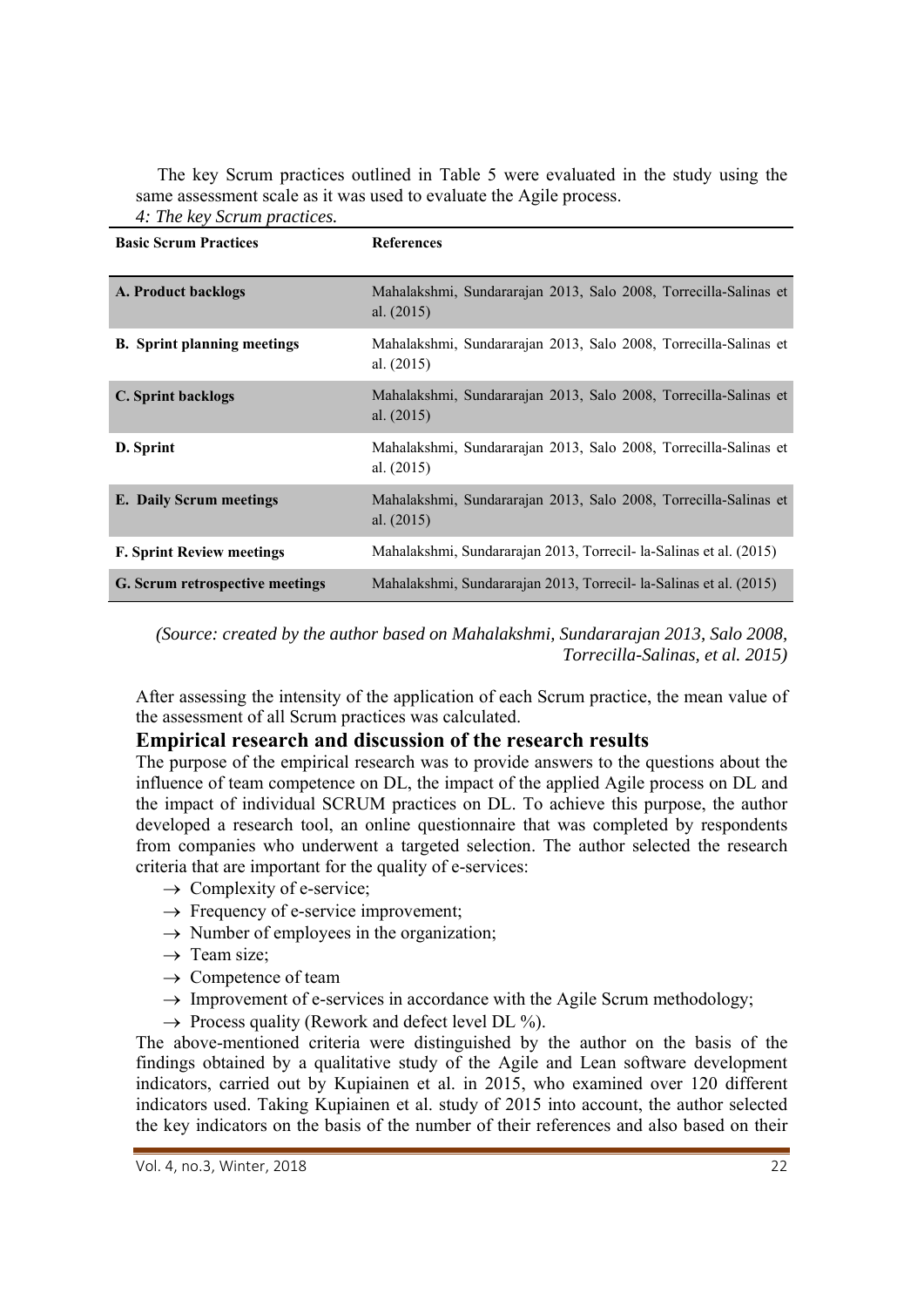individual relevance. The reliability of the selection of key indicators that best indicate the performance of the process was assured by selecting key indicators, the indicators that were referred to more than 3 times have been selected, and their significance factor has been determined twice or more. Also, the performance criterion is attributed on the basis of the theoretical model constructed by the author aiming to select only the criteria for the performance of the process, since the performance of the service does not ally in this study. This analysis showed that the level of defects and reworks after the release of the e-service is the most appropriate indicator for assessing the quality of improving the process of e-services.

At least one or two questions were formulated for the examination of each criterion involved in the research instrument. The questions were constructed using a range of ranking, relative, interval and percentage scales. The total survey consisted of 17 questions and each respondent took 30-45 minutes to answer the survey questionnaire. The respondents' target sample comprised 101 e-service product owners or managers one of each company. The respondents were purposefully selected according to the lists of Lithuanian dotcoms and lists of e-service development companies, accessible on the portal Webconsulting, according to the statistical data indicating the e-services portal visits of 2017.

The empirical study (questionnaire survey) was conducted in 101 different organisations and aimed to evaluate the differences observed in e-service projects.

The analysis of the empirical research data aimed to answer the following questions: 1. What is the effect of team competence on DL? 2. How does applying the Agile management process effect DL? 3. What is the effect of key SCRUM practices on DL?

In the first place, the statistical analysis examined the direct relationships of the team competence and the factors of the Agile process and Scrum practices with DL. The linear regression analysis did not reveal statistically significant relationships between the team competences, Agile process, Scrum practices, and DL. The findings of the regression analysis may have been influenced by the fact that the study has evaluated various projects of e-services provided by the organisations of different sizes, diverse strategic orientations to e-services and the complexity of the development of different e-services.

Therefore, it was important to assess how the team competence, Agile process and Scrum practices influence DL and how they are related to particular moderating factors. The IBM SPSS programme was used to carry out the Andrew F. Hayes PROCESS moderation analysis.

On the basis of the conceptual model of the moderation study, the effect of the moderating factor (M) on the relationship between X and Y was evaluated. If the change in the value of M changes the effect of X on Y, such modification gives rise to a moderating effect, which is called the interaction effect in the statistic. The statistical model is shown in Figure 2.

As presented in Figure 2, the statistical model allows us to calculate both, a direct relationship of the principal factor X, the moderating factor M with DL, as well as the interaction of factors  $X * M$  with DL. Moderating relationships found if, depending on moderator values, statistically significant differences in regression coefficients are determined. The statistical model equation is described as  $y=a+b1*X+b2*M+b3*X*M$ (*Hayes, 2013)*. After determining a moderating connection, it is important to estimate a relative moderator's effect. The lower and upper differences of the M values from the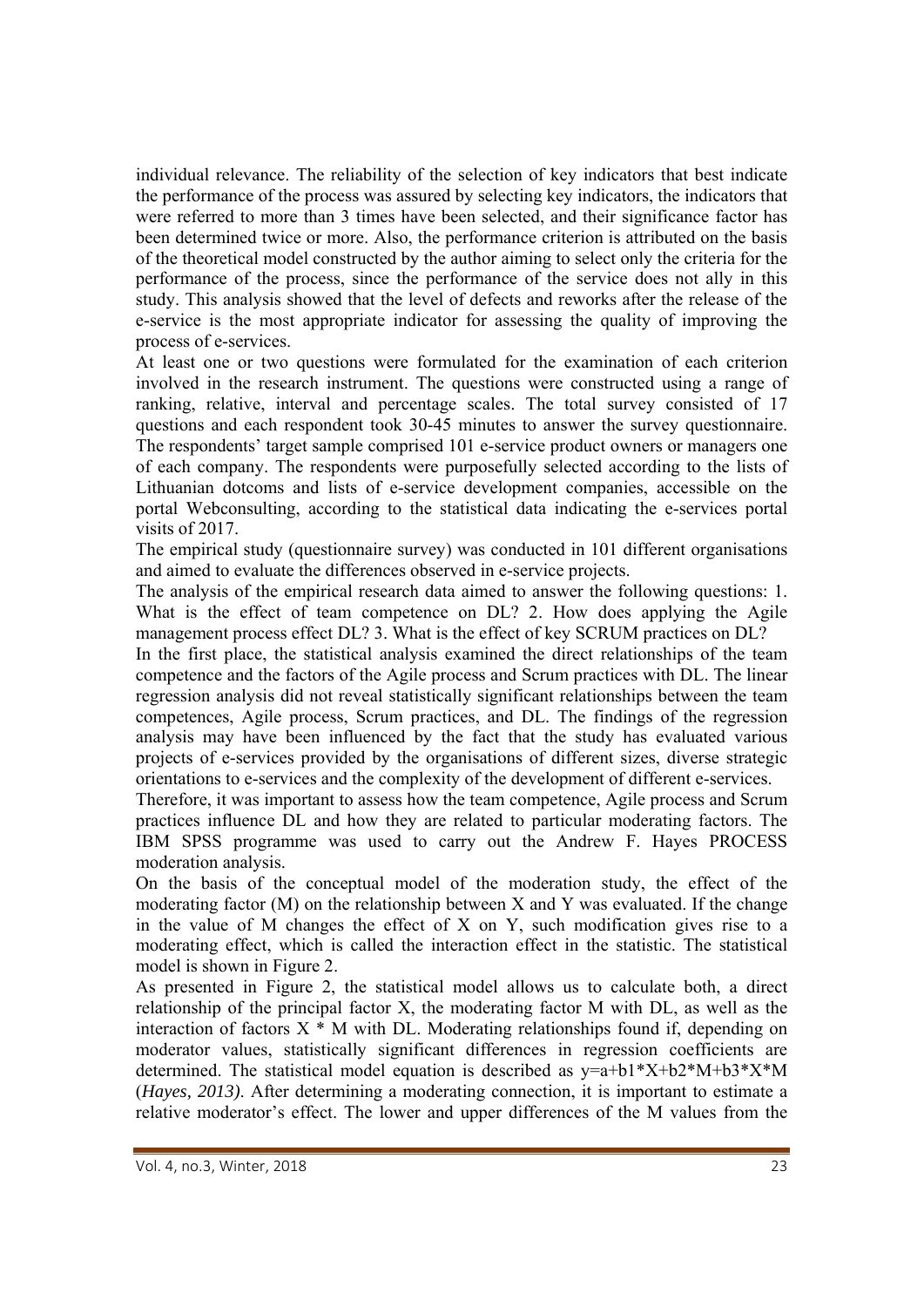centre (mean value)  $M=0$  are calculated. This allows us to evaluate the effect of X on Y according to three relative M values: low, mean and high.

There were three statistically significant moderators identified in our study: strategic orientation, complexity of improvement and team competence. The factors under examination were not moderated either by the number of the organisation's staff members or by the number of the e-service improvement teams.

*Figure 2: Statistical moderator testing model.* 



*(Source: Hayes, 2013, p.4)* 

An analysis of the effect of moderators has found that the organisational factor strategic orientation moderates the effect of the Agile process intensity on DL. The table 5 presented above shows the only statistically significant relationship of the strategic orientation with the Agile process intensity factor R2-chng=.0488, p=.0173 (an effect on DL). It is also seen that the relative statistically significant effect has been determined only in directions 1 and 2 of the strategic orientation, which are assigned to the 1st strategic group - the activity focused on e-services. The largest effect of the Agile process intensity on DL (-8.28) was observed in the 1st direction of strategic orientation. The statistically significant negative effect found means that the Agile process reduces DL.

| Factor $(X)$                                       | <b>Statistical</b>           | Inter-                           | Moderator: Strategic orientation (M) |                                                 |                                                      |                                               |  |  |
|----------------------------------------------------|------------------------------|----------------------------------|--------------------------------------|-------------------------------------------------|------------------------------------------------------|-----------------------------------------------|--|--|
|                                                    | model<br>R <sub>2</sub><br>p | action<br>statistics<br>$(X^*M)$ |                                      | <b>E-service orientation</b>                    | <b>Traditional business</b><br>orientation           |                                               |  |  |
|                                                    |                              | $R2$ -chng<br>p                  | <b>E-service</b><br>effect<br>p      | E-service+<br><b>Traditional</b><br>Effect<br>p | <b>Tradition-al</b><br>$+ E$ -service<br>Effect<br>p | <b>E-supporting</b><br>service<br>Effect<br>p |  |  |
| <b>Team</b><br>competence                          |                              | .0051<br>.4628                   |                                      |                                                 |                                                      |                                               |  |  |
| <b>Intensity of</b><br><b>Agile process</b>        | .23<br>00.                   | .0488<br>.0173                   | $-8.2778$<br>0.0012                  | $-5.2757$<br>0.0011                             | $-1.7732$<br>0.2106                                  | 1.7293<br>0.4702                              |  |  |
| <b>Application of</b><br><b>Scrum</b><br>practices |                              | .0083<br>.3459                   |                                      |                                                 |                                                      |                                               |  |  |

*Table 5: Moderator Strategic orientation statistical data.*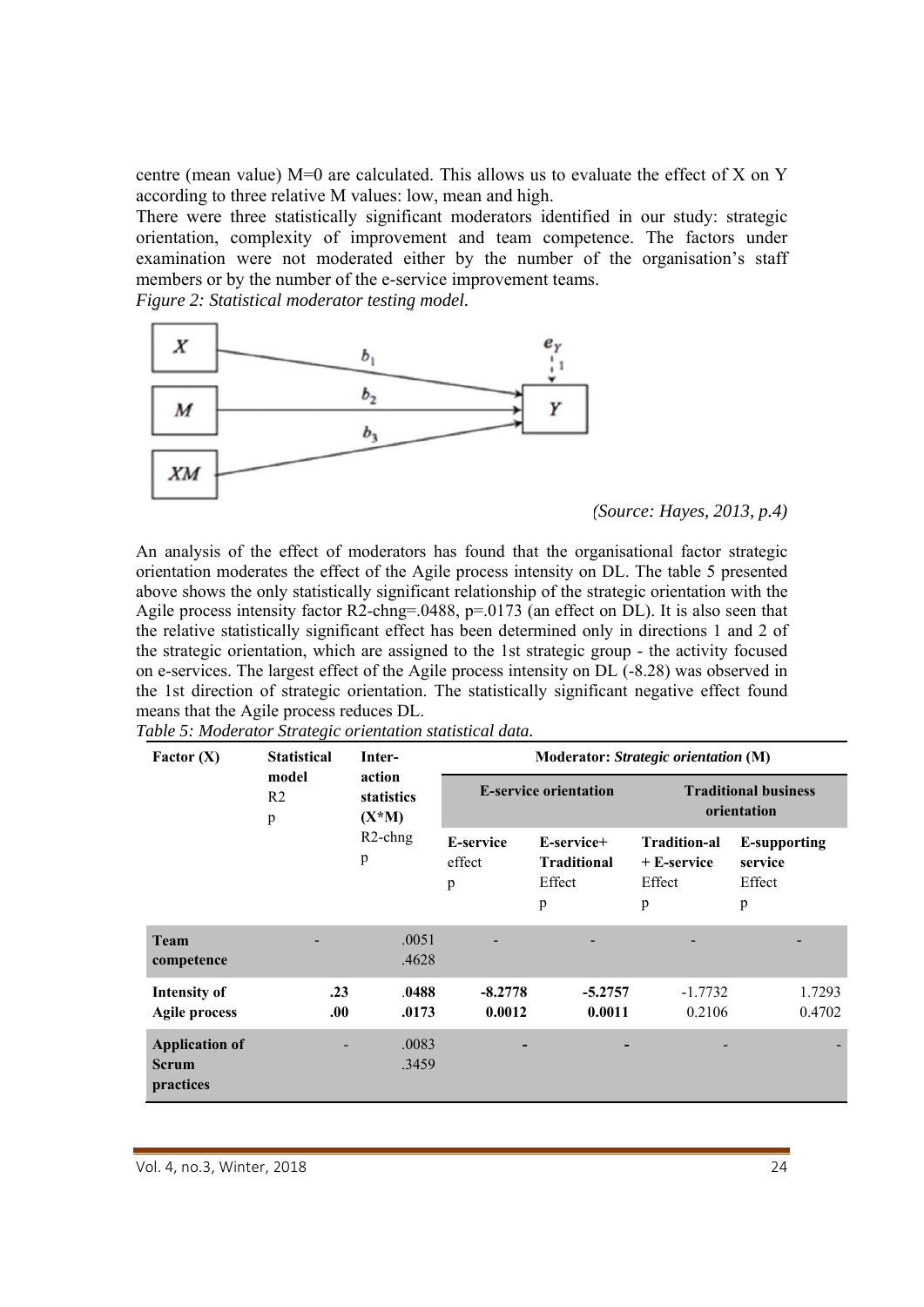After assessing the moderating influence of the complexity of the improvement of the service's factor, a relationship was found between the Agile process intensity and DL (R2 chng.0567, p.0153). Other examined factors did not reveal statistically significant effects on DL. A relative effect of the Agile effect on DL according to the levels of complexity of improvement is shown in Table 6.

| Factor $(X)$                                    | <b>Statistical</b><br>model | <b>Interaction statistics</b><br>$(X^*M)$ |       |                    | (M)                 | <b>Moderator: Complexity of improvement</b> |
|-------------------------------------------------|-----------------------------|-------------------------------------------|-------|--------------------|---------------------|---------------------------------------------|
|                                                 | R <sub>2</sub><br>p         | $R2$ -chng<br>p                           |       | Low<br>Effect<br>p | Mean<br>Effect<br>p | <b>High</b><br>Effect<br>p                  |
| <b>Team competence</b>                          |                             | .0119                                     | .2911 |                    |                     |                                             |
| <b>Intensity of Agile</b><br>process            | .136<br>$\leq 0.01$         | .0567                                     | .0153 | $-3.6227$<br>0.068 | $-7.2247$<br>0.0005 | $-10.1109$<br>0.0003                        |
| <b>Application of</b><br><b>Scrum practices</b> |                             | .0117                                     | .2926 |                    |                     |                                             |

*Table 6: Moderator Complexity of improvement statistical data.* 

Table 6 shows that in case the level of complexity of improvement is low, there is no statistically significant relationship between Agile and DL, although the value of p (.068) is very close to the threshold of statistical significance. When the complexity of improvement increases, the effect of the Agile process on DL becomes statistically significant and the effect is increasingly growing.

The moderation of team competence in terms of the effect of the Agile process on DL has been determined, while the moderation of team competence on the effect of Scrum practices on DL has not been determined (p=.26).

Table 7 shows that in case when the level of teamcompetence is low, the Agile process intensity does not effect DL (p. 45). At mean and high levels of competence, the relationship between the Agile process intensity and DL is statistically significant and increases with the accelerating level of competence.

| Factor $(X)$                                       | <b>Statistical</b>           | <b>Interaction statistics</b> |       |                    |                     |                     |                     | Moderator: Team competence (M) |
|----------------------------------------------------|------------------------------|-------------------------------|-------|--------------------|---------------------|---------------------|---------------------|--------------------------------|
|                                                    | model<br>R <sub>2</sub><br>p | $(X^*M)$<br>$R2$ -chng<br>p   |       | Low<br>Effect<br>p |                     | Mean<br>Effect<br>p |                     | High<br>Effect<br>p            |
| <b>Intensity of</b><br><b>Agile process</b>        | .083<br>.0434                | .0447                         | .036  |                    | $-1.4371$<br>0.4501 |                     | $-5.4163$<br>0.0065 | $-9.3955$<br>0.0056            |
| <b>Application of</b><br><b>Scrum</b><br>practices |                              | .0138                         | .2555 |                    |                     |                     |                     |                                |

*Table 7: Moderator Team competence statistical data.*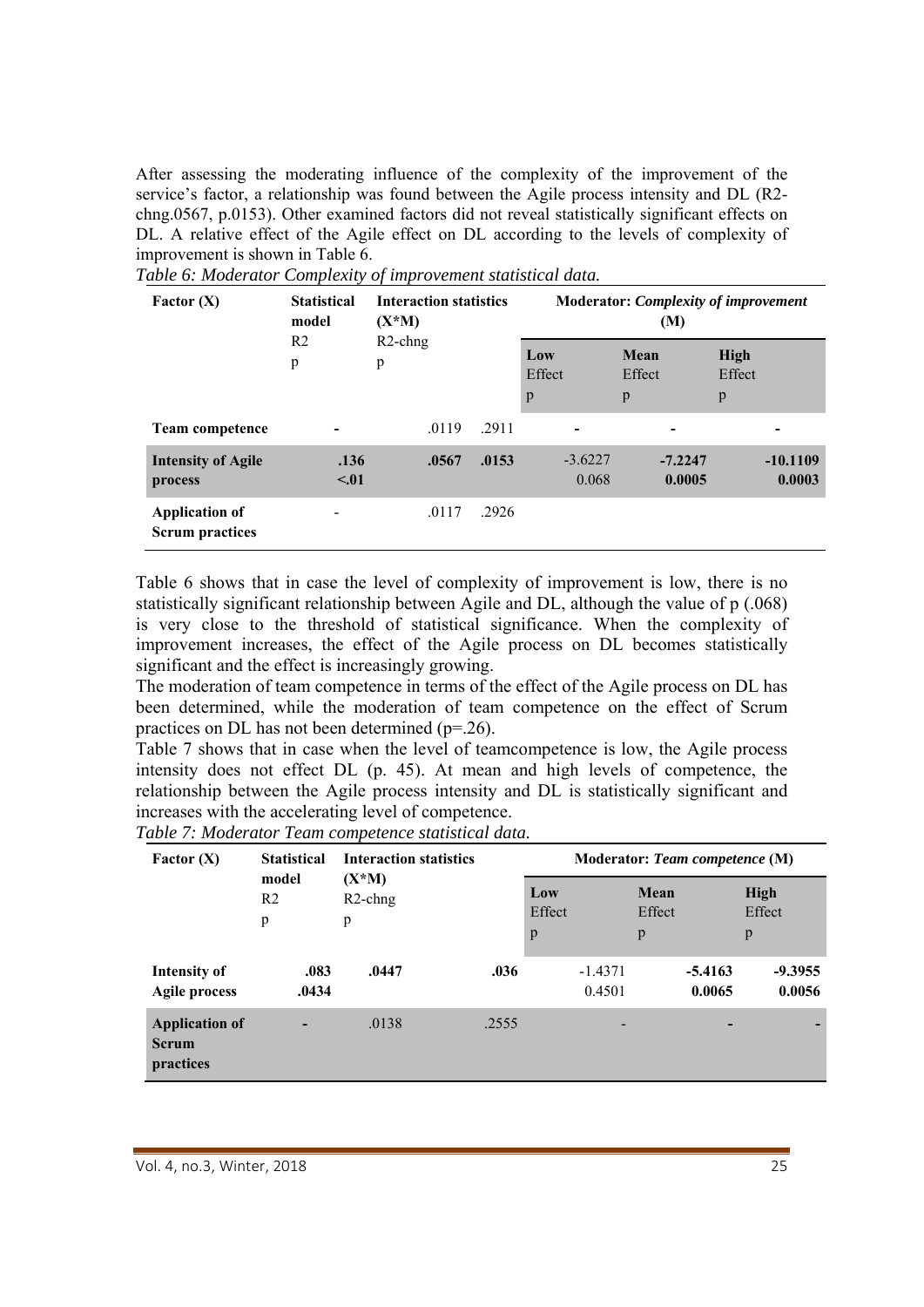Since moderation is the interaction of factors, it is typical that if one of the interaction factors moderates the influence of another factor on the dependent variable, then the interaction occurs when the independent variable  $(X)$  and the moderator  $(M)$  are switched places. In this study, this is especially true, because we are trying to answer the question what affects the lower DL, the Agile process or the team competence. Therefore, it is important to assess the effect of Agile as a potential moderator, on the extent of the effect made by the team competence on DL.

| Factor $(X)$                                    | <b>Statistical</b><br>model | <b>Interaction</b><br>statistics $(X^*M)$ |       |                 | Moderator: Intensity of Agile process (M) |                       |
|-------------------------------------------------|-----------------------------|-------------------------------------------|-------|-----------------|-------------------------------------------|-----------------------|
|                                                 | R <sub>2</sub><br>p         | $R2$ -chng<br>p                           |       | Low<br>Effect   | Mean<br>Effect                            | <b>High</b><br>Effect |
|                                                 |                             |                                           |       | p               | p                                         | p                     |
| <b>Team Competence</b>                          | .083<br>.0434               | .0447                                     | .036  | 5.8129<br>0.023 | 2.0989<br>0.2773                          | $-1.0844$<br>0.6662   |
| <b>Application of</b><br><b>Scrum practices</b> |                             | .0138                                     | .2555 |                 |                                           |                       |

*Table 8: Moderator Intensity of Agile process statistical data.* 

The reverse analysis of moderators shows that the team competence effects DL only when the Agile process intensity is relatively low. Nevertheless, the effect is positive, which means that in the cases of low intensity of the Agile process, the growth of DL is effected by the increasingly growing team competence.

The analysis of the moderators revealed that the effect the Agile process intensity on DL is related to the following moderators: team competence, strategic orientation, and complexity of improvement. Furthermore, the study provides the evaluation of the effect of the outlined moderators and presents a more detailed examination of the statistically significant relationships of the effects of the Agile process intensity effecting DL.

#### **The effect of the Agile process intensity on DL according to levels of competence**

After performing the statistical analysis of the influence of the intensity of the Agile process on DL according to the levels of competence, the following general model was obtained: F  $(3.93)=2.82$ , which is statistically significant  $p=0.0434$ , and the model explains 8.3% of the relationship found between the Agile process intensity and DL (R2=.083). The value of R2 indicates that the statistical model is not very strong.

The analysis of the predictive factors presented in the statistical model:

- $\rightarrow$  *Factor 1:* The Agile process intensity (t(93)=-2.51) is a statistically significant factor ( $p=014$ ), with an increase of 1 point in the evaluation of the Agile process intensity, DL decreases by 4.39 percentage points  $(b=4.39)$ .
- $\rightarrow$  *Factor 2:* Team competence (b=2.62, t (93)=1.36) is a statistically insignificant factor
- $\rightarrow$  p=.18. The relationship between team competences and DL has not been found.
- $\rightarrow$  *Interaction of factors 1 and 2*: b=-3.98, t(93)=-2.13 is statistically significant  $(p=0.036)$ .

Based on the analysis of the predictive factors, the following equation is formed according to the statistical model:

Vol. 4, no.3, Winter, 2018 26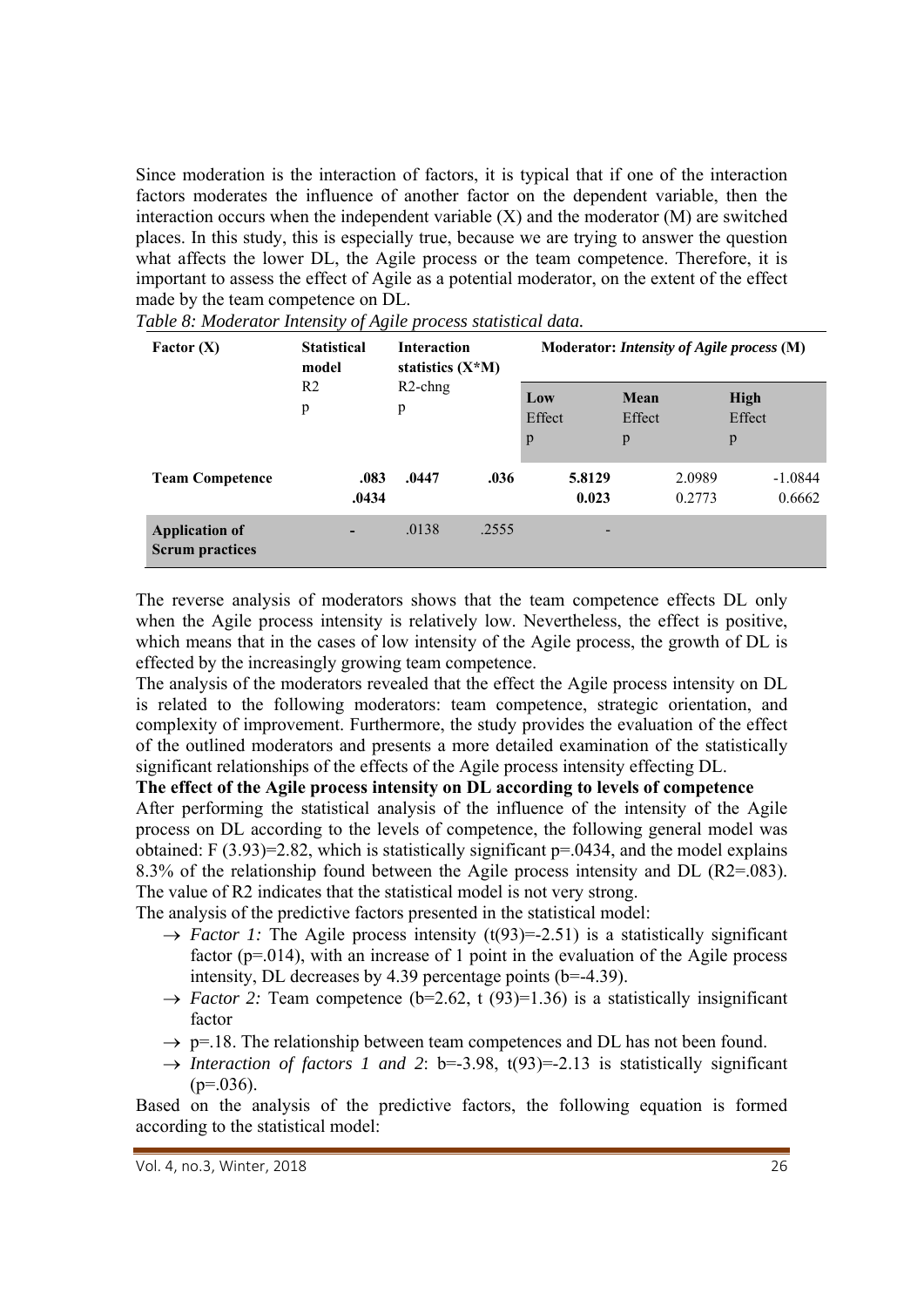$Y = constant - 4.39$  (Agile) – 3.98 (Agile\*Competence), where Y is DL. (1) In order to evaluate the moderating effect of the team competence, an equation is formed where the mean value of the team competence M (competence) =  $3.72$  is made equal to 0, thus, the following equation is obtained:

Y = constant + 0 – 4.39 (Agile) + 0 (2)

The relationships of the Agile process intensity with DL, obtained according to the levels of competence are as follows:

- $\rightarrow$  When the competence is relatively low (M-.74) (3-Mean), Agile b=-1.44, t(93)=-.76, p=.45. When team competence is relatively low, there is no association between Agile and DL.
- $\rightarrow$  When team competence is relatively mean,  $(M + .26)$  (4-High), the effect of the intensity of application of the Agile process is statistically significant  $(b=5.42)$  $t(93)=2.78$ ,  $p<.01$ ). When team competence is relatively mean, each increase in the evaluation of the Agile process intensity by one point results in the decrease of DL by 5.42 percentage points.
- $\rightarrow$  When the competence is relatively high (M +.1.26) (5-Very high), the effect of the application of the Agile process intensity is statistically significant ( $b = -9.40$  t  $(93) = 2.84$ ,  $p \le 01$ ). When the team competence is high, a 1-point increase in the assessment of the Agile process intensity leads to the decrease of DL by 9.4 percentage points.

The differences in the relationships between the Agile process intensity and DL by the competence levels are shown in Figure 3. It is obvious that team competence moderates the relationship between the Agile process intensity and DL, since there are evident differences in the inclination of the straight lines.

As seen in the diagram, the higher the team's level of competence, the higher DL is observed when the intensity of the Agile process is low (DL, respectively, according to the relative levels of competence 18.1%, 23.9% and 31.97%). This may be due to the fact that higher competence provides greater confidence, therefore, improvements in higher complexity are carried out (as evidenced by the relationship of team competence and the complexity of improvement, which, apart from the systematic process, triggers a higher DL. As the Agile process increasingly intensifies, the level of DL decreases with the accelerating levels of competence. Upon reaching the high level of intensity of the Agile process, the lowest DL at all relative levels of competence is reached and the fundamental regularity changes as follows: the higher the level of competence, the lower the overall DL is (15.58%, 14.4% and 13.41%, respectively, according to the relative levels of competence). When the team's level of competence is low, the relationship is statistically insignificant as it is revealed by a practically flat bottom line. This indicates that the high level of team competence without the systematic use of the Agile process does not help in achieving lower DL. Also, when team competence is low, a systematic application of the Agile process does not reduce DL. However, it should be taken into account that the statistical model under consideration does not refer to other important factors, such as the complexity of the improvement with which the team competence is statistically related. Therefore, it is important to evaluate the complex effect of both moderators.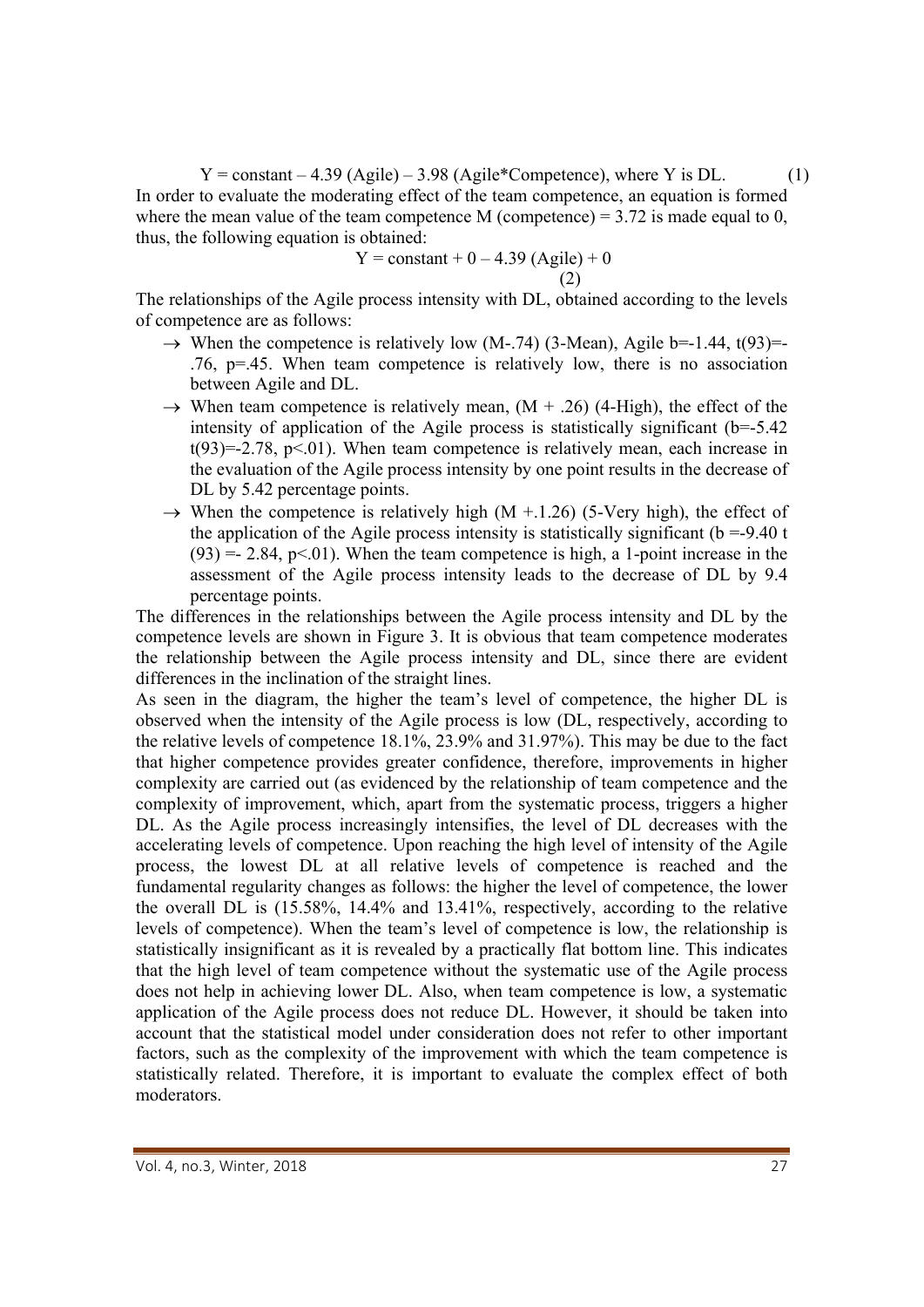

*Figure 3: Effect of the Agile process intensity on DL according to levels of competence* 

Also, the analysis of moderators allows us to determine the point from which the relationship between the Agile process intensity and DL is statistically significant p=.05. This point is found where team competence is assessed by at least 3.5 points, the relationship between the Agile process intensity and DL is statistically significant, T(93)  $=$  1.99, p=.05, b= $-3.33$ . When the competence assessment grows, a negative relationship between the Agile process and DL increases, and the highest Agile process effect on DL  $(b = -9.40, t(93) = -2.84, p < 0.01$  is achieved upon the highest assessment of competence (5 - Extremely high).

After performing the statistical analysis, we can see that Agile process intensity has a negative effect on DL when the assessment of team competence is more than mean, and the effect of the Agile process significantly increases with increasingly growing assessment of competence. It should be taken into consideration that this explains only 8.3% of the relationship under analysis.

The effect of the Agile process intensity on DL according to the directions of strategic orientation.

The statistical analysis of the influence of the Agile process intensity on DL according to the strategic orientation resulted in obtaining the following model  $F(3.93)=9.13$ , which is statistically significant p=.00 and accounts for 23% of the relationship between the Agile process intensity and DL (R2=.23). An analysis of the predictive factors presented in the statistical model:

- $\rightarrow$  *Factor 1:* The Agile process intensity (t (93) = 2.6) is a statistically significant factor  $(p=011)$ , an increase in the Agile process intensity assessment by 1 point triggers the DL decrease by 3.4 percentage points  $(b=3.4)$ .
- $\rightarrow$  *Factor 2:* A direction of strategic orientation (b=-5.14, t(93)=-4.42) is a statistically significant factor p=.00. There is a relationship between the direction of strategic orientation and DL.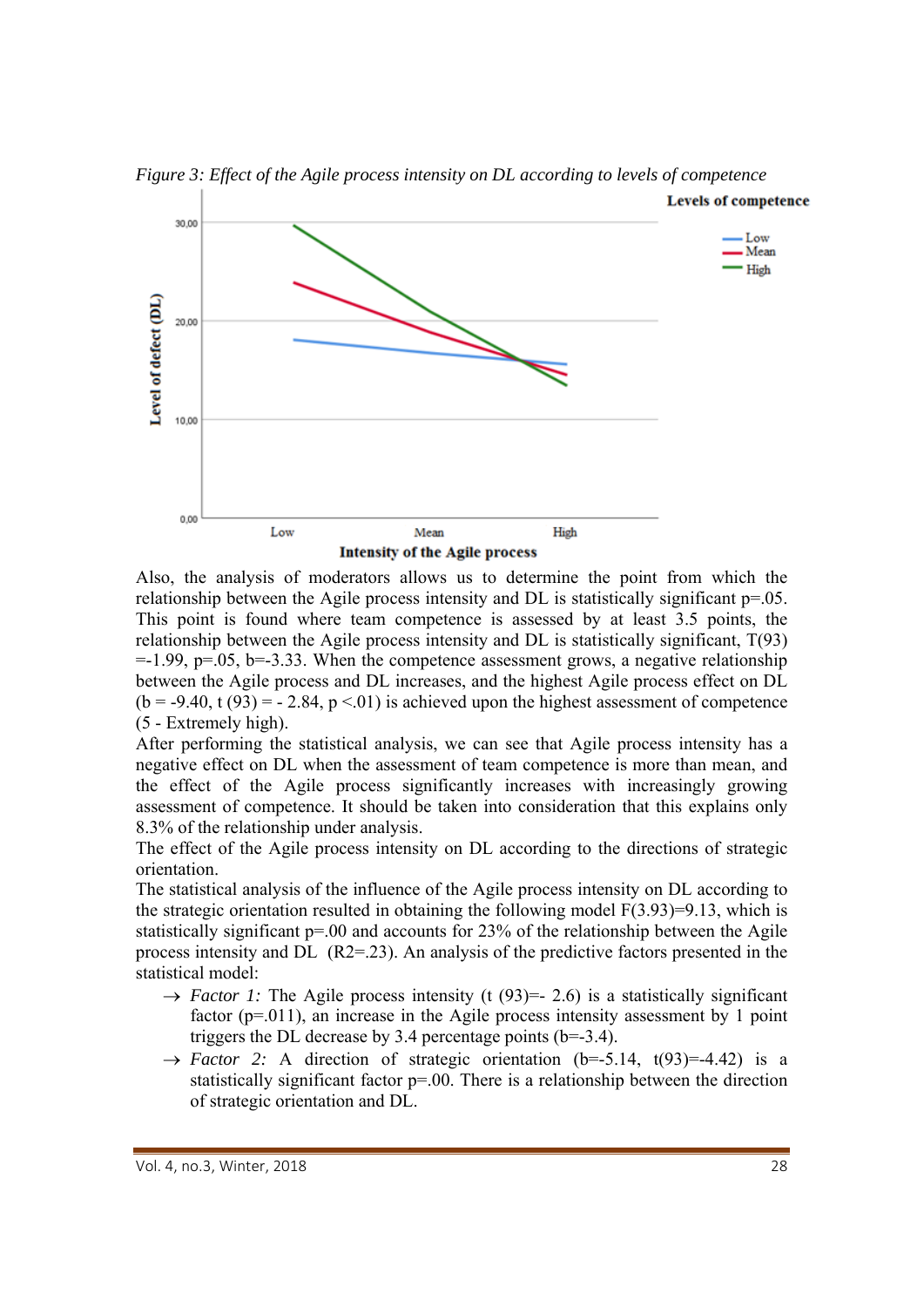$\rightarrow$  *Interaction of factors 1 and 2:* b=3.34, t(93)=2.42 is statistically significant  $(p=0.017)$ .

Taking into account the analysis of the predictive factors according to the statistical model, the following equation is formed:

 $Y = constant - 3.4$  (Agile) – 5.14 (Strategic orientation) + 3.34 (Agile\*Strategic orientation), where  $Y$  is DL.  $(3)$ 

In order to evaluate the moderating effect of the strategic orientation, an equation is formed where the mean value of the strategic orientation M (Strategic orientation)=2.51 is determined and made equal to 0, thus the equation obtained is as follows:

$$
Y = constant + 0 - 3.4 (Agile) + 0
$$
 (4)

Thus, we obtain the following Agile process intensity relationships with the DL according to the directions of strategic orientation:

When the direction of strategic orientation is *net e-services* (M-1.47) (direction1), the increase in Agile process intensity by one point leads to a decrease of DL by 8.28 percentage points ( $b = -8.28$ , t (93) =  $-3.33$ , p < 0).

- $\rightarrow$  When the direction of strategic orientation is *e-services supplemented with traditional services* (M-.57) (direction 2), a one-point increase in Agile process intensity assessment results in the decrease of DL by 5.28 percentage points ( $b = 5.28 \text{ t } (93) = -3.38, \text{ p} < 0.01.$
- When the direction of strategic orientation is the *traditional services supplemented with e-services*  $(M + .48)$  (direction 3), there is no association between the Agile process intensity evaluation and DL (b=-1.77, t (93) = -1.26,  $p=.21)$
- When the direction of strategic orientation is *e-services as supporting services* (M  $+ 1.52$ ) (direction 4), there is no relationship between the Agile process intensity assessment and DL ( $b = 1.73$ ,  $t(93) = 0.73$ ,  $p = 0.47$ ).

The graphical strategic orientation moderator analysis is not possible and would be inappropriate due to the structure of the information provided by the SPSS, as the information required for graphical analysis is presented by SPSS distinguishing only two categories that represent directions 1 and 3 only, and one of which is statistically insignificant.

*The statistical analysis shows that the intensity of application of the Agile process influences the decrease of DL in the cases of the strategic orientation directions 1 and 2. The highest effect of the Agile process intensity on the decrease of DL is observed in the first direction of strategic orientation.* 

The effect of the Agile process intensity on DL according to the levels of complexity improvement

After analysing the effect of the Agile process intensity on DL **according to the levels of the complexity of improvement**, the following general statistical model was obtained: F  $(3.93) = 4.89$ , which is statistically significant  $p \le 01$ , the model explains 13.6 per cent of the relationship between the Agile process intensity and DL (R2=.136). The analysis of the predictive factors presented in the statistical model: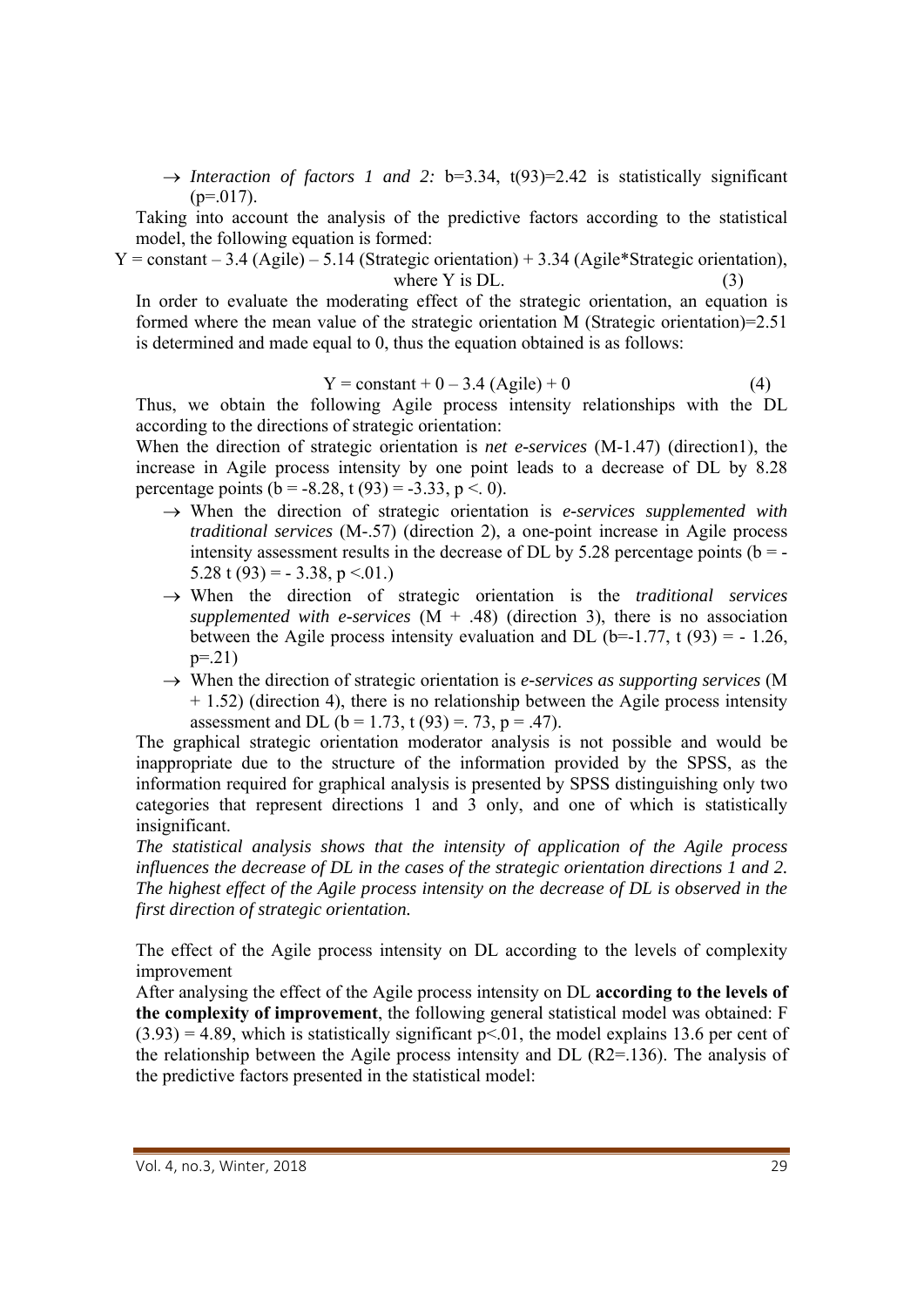- $\rightarrow$  *Factor 1:* The Agile process intensity (t(93)=- 3.5) is a statistically significant factor ( $p<01$ ), the increase of the Agile process intensity assessment by 1 point triggers the decrease in DL by  $6.86$  percentage points (b=-6.86).
- $\rightarrow$  *Factor 2:* Complexity of e-service improvement (t (93) = 2.6) is a statistically significant factor  $p=01$ , the increase of the Agile process intensity evaluation by 1 point results in the increase of DL by 74 percentage points ( $b = .74$ ). It should be noted that the scale of the complexity improvement assessment is from 1 to 25, i.e. 5 times higher than the other scales because two factors (improvement frequency and e-system complexity) are multiplied. Taking this into consideration, we can see that the effects of the complexity of improvement are significant in increasing DL.
- $\rightarrow$  *Interaction of factors 1 and 2:* b = -.51, t (93)=-2.47 is statistically significant  $(p=.02)$ .

Taking into account the analysis of predictive factors according to the statistical model, a dependence equation is formed:

$$
Y = \text{constant} - 6.86 \text{ (Agile)} + .74 \text{ (The complexity of improvement)} - .51 \text{ (Agile*The complexity of improvement), where Y is DL.}
$$

(5)

In order to evaluate the moderating effect of the complexity of improvement of eservices, an equation is formed where the mean value of the complexity of improvement M (*complexity improvement*) = 14.1 is determined and is equated to 0, thus the following equation is obtained:

$$
Y = constant + 0 - 6.86 \text{ (Agile)} + 0 \tag{6}
$$

The relationships between the Agile process intensity and DL according to the levels *of the complexity of improvement* are obtained as follows:

- $\rightarrow$  When *the complexity of improvement* is relatively low (M-6.4) (7.7-low complexity), the relationship between Agile and DL is not observed ( $b = -3.62$ ,  $t(93)$  = - 1.85). The relationship is statistically insignificant but very close to the threshold of statistical significance  $p = .068$ .
- $\rightarrow$  When *the complexity of improvement* is relatively mean (M.73) (14.83-mean complexity), Agile (t  $(93) = -3.6$ ), then the increase of 1 point in the assessment of the Agile process intensity leads to the decrease of DL by 7.22 percentage points ( $b = -7.22$ ), it is statistically significant ( $p < 01$ ).
- $\rightarrow$  When *the complexity of improvement* is relatively high (M 6.45) (20.55 very high complexity), a one-point increase in the assessment of the Agile process intensity (t  $(93) = -3.75$ ) results in the DL decrease by 10.11 percentage points (b  $= -10.11$ ), it is statistically significant (p <.01).

The differences in the effects of the Agile process intensity on DL according to the complexity of improvement levels are shown in Figure 4. It is clearly seen that the complexity of improvement moderates the effect of the Agile process intensity on DL because there are obvious differences in the inclination of the straight lines: the higher the complexity of improvement level the higher DL is, while the intensity of the Agile process is low (DL is 17.29%, 25.44%, 31.97% respectively, according to the relative levels of the complexity of improvement). With the increasing Agile process intensity,

Vol. 4, no.3, Winter, 2018  **300 and 300 and 300 and 300 and 300 and 300 and 300 and 300 and 300 and 300 and 30**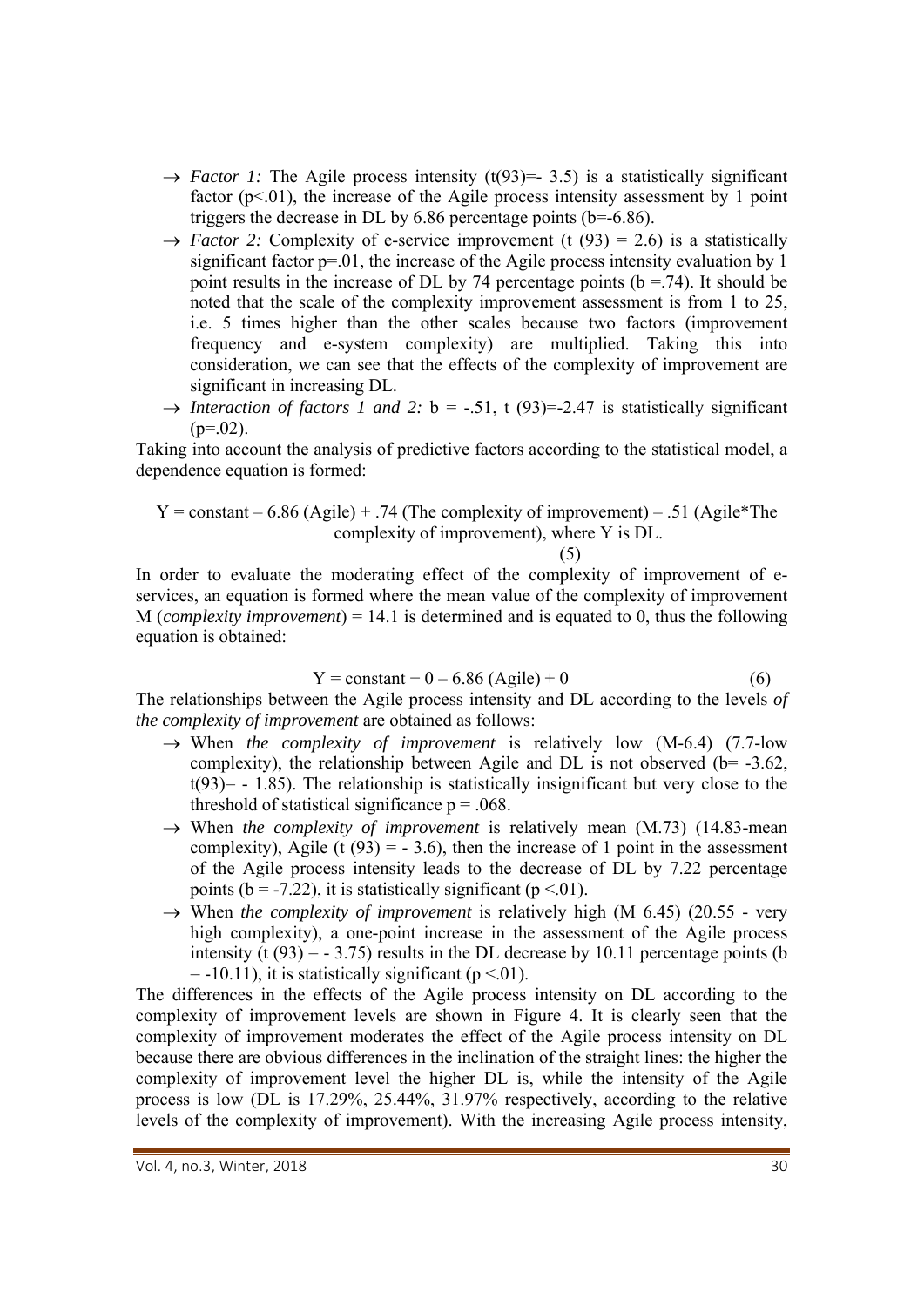the decrease in the level of DL intensifies as a result of a higher level of the complexity of improvement. Upon reaching a high level of the Agile process intensity, the lowest DL is achieved at all levels of the complexity of improvement (DL is 11%, 12.9% and 14.44%respectively), and, according to the relative levels of the complexity of improvement, the gap between DL significantly decreases (from 7-8% to 1.5-2%).





Furthermore, the analysis of moderators enabled us to determine the point from which the relationship between the Agile process intensity and DL is statistically significant,  $p=0.05$ . This point occurs when the complexity of improvement is evaluated by at least 8.1 points, and the relationship between the Agile process intensity and DL is statistically significant,  $T(93) = -1.99$ ,  $p=0.05$ ,  $b = -3.84$ . When the evaluation of the complexity of improvement grows, the negative relationship between the Agile process and DL increases after reaching the highest assessment point of the complexity of improvement  $(25\text{-}Very high)$ ,  $(b=-12.28, t(93)=-3.62, p<0.01)$ .

The performed statistical analysis shows that the application of the Agile process effects DL, when the complexity of improvement is slightly higher than the mean evaluation of the low complexity of improvement (8.1 point, low complexity of improvement from 5 to 10 points) and the Agile process effect significantly increases with the increasing complexity of e-service development. It should be noted that this explains 13.6% of the relationship, which shows that the statistical model is not very strong.

**The systematic application of the Agile process effects DL** and depends on the organisation's strategic orientation towards e-services, the complexity of the e-services development and the competence of the development teams. The higher the complexity of the development, the more intensively the Agile process is applied and the more reduced DL is observed. When the complexity of the improvement is relatively small (<8.1 points), the effect of the Agile process application intensity on DL becomes statistically insignificant. When an e-service-oriented organisation applies the Agile process more intensively, it reduces DL  $(p \le 0.01)$ . When the activities of organisations are focused on the traditional performance, there is no relationship between the Agile process and DL (p=.27). The higher the team competence, the higher the effect of applying the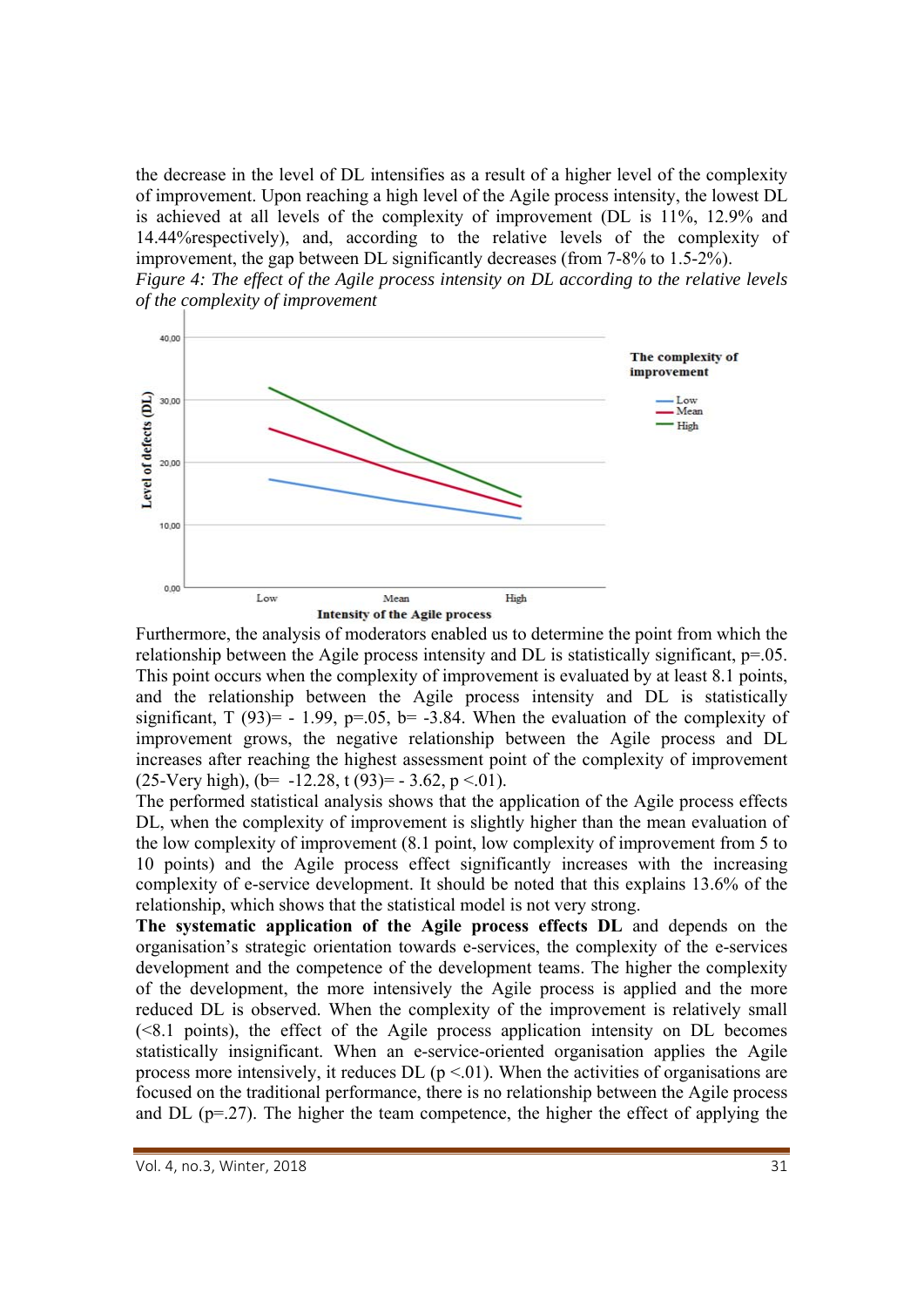Agile process on DL is. When the team competence is evaluated as mean and below, the relationship between the Agile process and  $\overline{DL}$  is not found (p=.45).

### **A complex analysis of the effect of moderators on the Agile process intensity effecting DL**

An analysis of individual moderators has found that the relationship between the Agile process intensity and DL is influenced by three moderators: team competence, strategic orientation and complexity of improvement. Since the moderators under examination are closely interrelated, in order to verify and validate the findings, it is important to carry out a complex analysis of the effect of the Agile process intensity on DL and the moderators identified by statistical model shown in figure 5.

*Figure 5: The two moderator statistical model.* 



*(Source: Hayes, 2013, p.5)* 

The relative effect of X is calculated from the equation  $Y=b1+b4M+b5M$ , the statistical equation is written as follows Y=a+b1\*X+b2\*M+b3\*W+b4\*M+b5\* (*Hayes, 2013)*. *Complex analysis of the effect of the Agile process intensity on DL according to strategic orientation and complexity of improvement* 

The research model distinguishes between the two main moderators: strategic orientation and complexity of improvement. Also, the regression analysis has revealed that these moderators are related. Therefore, the complex analysis of these moderators has been performed first. After carrying out a statistical analysis of the effect of the Agile process intensity on DL according to the strategic orientation and the complexity of improvement, the following general model was obtained: F(5. 91)=5.85, which is statistically significant  $p \le 01$  and explains 24.33 per cent of the relationship between the Agile process intensity and DL (R2=.2433). It is a much stronger statistical model rather than that obtained from examination of individual moderators. An analysis of the predictive factors presented in the statistical model:

 $\rightarrow$  *Factor 1:* Agile process intensity (t(91)= 3.43) is a statistically significant factor  $(p<.01)$ ; when the Agile process intensity assessment increases by 1 point, DL decreases by 6.43 percentage points (b=-6.43).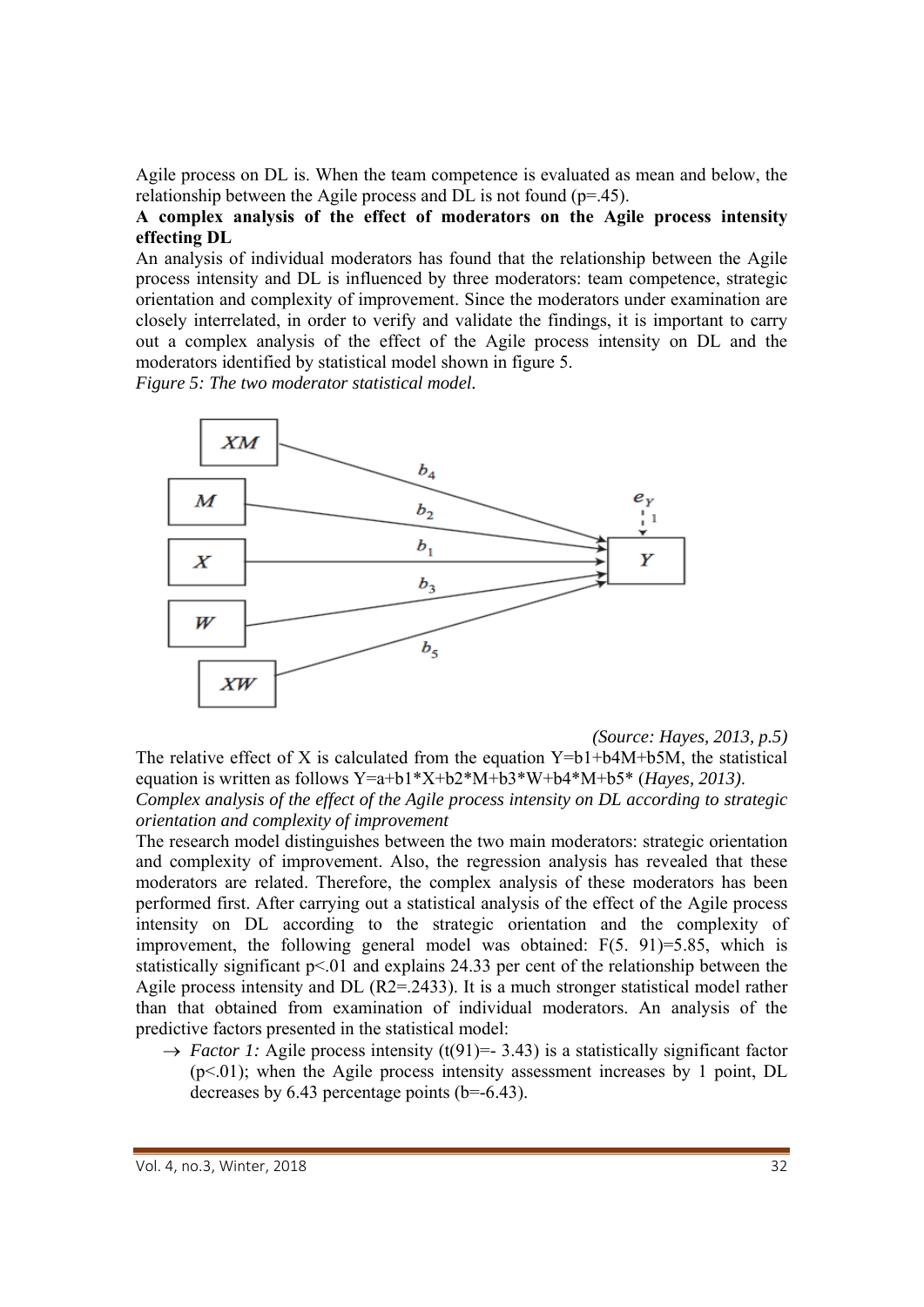- $\rightarrow$  *Factor 2:* Complexity of e-service improvement (t(91)=1.57) is a statistically insignificant factor  $p=12$ ,  $(b=44)$ .
- $\rightarrow$  *Interaction of factors 1 and 2: b*=-.46, t(91)=-2.2, is statistically significant  $(p=.03)$ .
- $\rightarrow$  *Factor 3:* the direction of strategic orientation to e-services (t(91)=- 3.54) is a statistically significant factor  $p<0.01$ , (b=-8.69).
- $\rightarrow$  *Interaction of factors 1 and 3:* b=2.58, t(91)=.90 is statistically insignificant  $(p=37)$ .

According to the statistical model and on the basis of the analysis of predictive factors, the following equation is formed:

 $Y =$ constant – 6.43 (Agile) – .46 (Agile\*The complexity of improvement) –

– 8.69 (Agile\*Strategic orientation group), where Y is DL.

(7)

In order to evaluate the moderating effect of the complexity of improvement of e-services and strategic orientation, the equation is formed where the mean value of the complexity of improvement M (*the complexity of improvement*)=14.1 and the mean value of the strategic orientation group M (*strategic orientation*)=1.6 is made equal to 0:

$$
Y =
$$
 constant – 6.43 (Agile) + 0 + 0

(8)

Accordingly, we obtain the following relationships between the Agile process intensity and DL according to the levels of the complexity of improvement and the strategic orientation group as seen in Table 9.

As we can see from the complex analysis of moderators, the essential differences in the Agile effect on DL emerge between the different relative levels of the complexity of improvement. When the complexity of improvement is relatively low, there is no relationship between the intensity of the Agile process and DL. Although it is important to mention that the effect observed in the strategic orientation group targeted at e-services is very close to the statistically significant threshold. The differences in the effect are also observed depending on the group of strategic orientation when the relative complexity of improvement is the same.

Figure 6 shows the differences between the effects of the Agile process intensity on DL according to the levels of the complexity of improvement by distinguishing the effect according to the strategic orientation groups. The complexity of improvement moderates the effect of the Agile process intensity on DL because there are obvious differences in the inclination of the straight lines. Figure 6 demonstrates that the higher the level of the complexity of improvement, the higher is DL when the intensity of the Agile process is low (25.47%, 31.26%, 35.89% respectively). The increasing intensity of the Agile process triggers the decrease in the level of DL, the higher the complexity of improvement level, the more intensive decline is observed. After reaching a high level of the Agile process intensity, at all levels of the complexity of improvement, the lowest DL level is achieved, and the gap between DL practically disappears (16.80%, 16.89% and 16.97% respectively).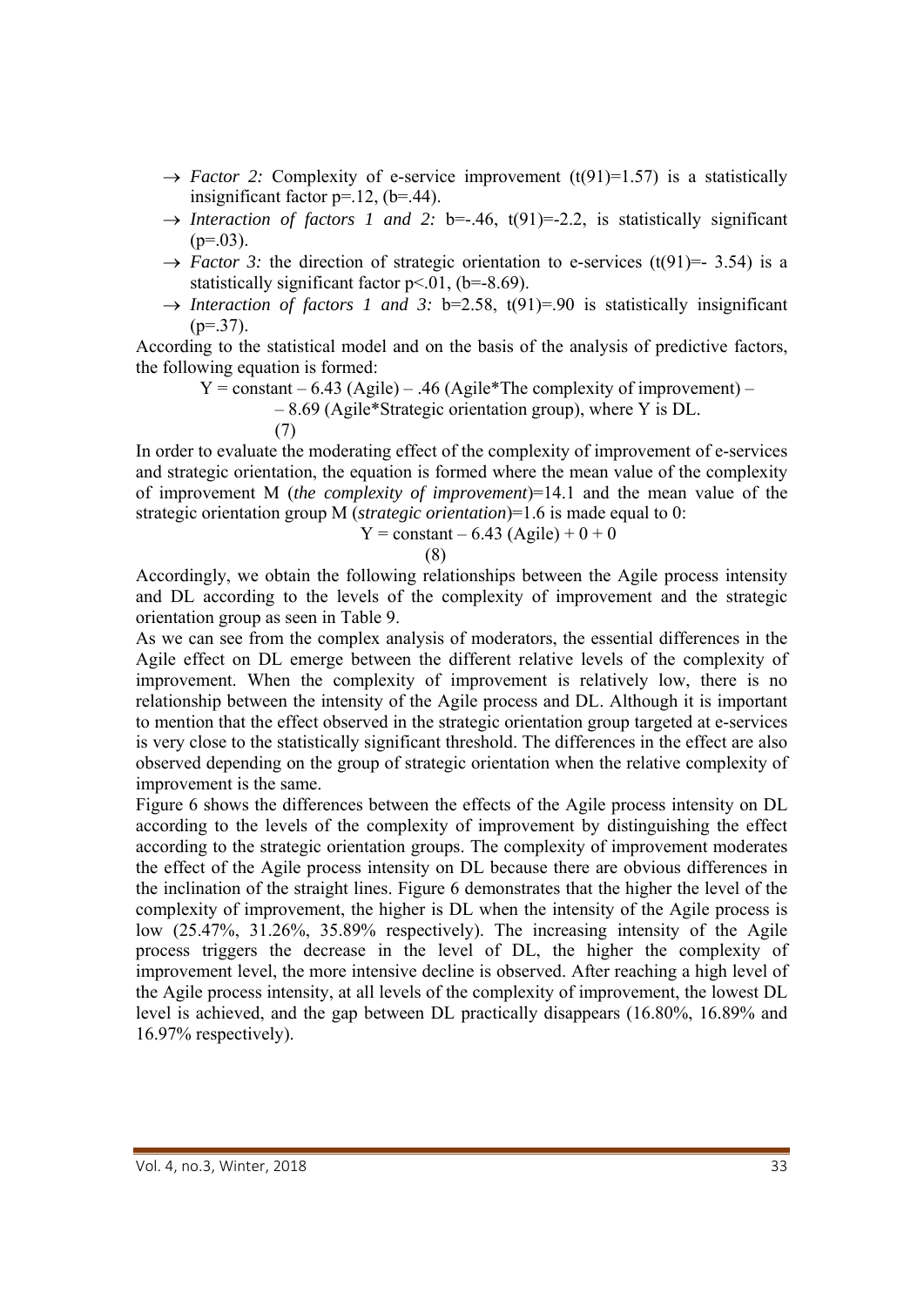| <b>Relative evaluation of</b><br>the complexity of<br>improvement (M) | <b>Strategic orientation</b> Effect on DL<br>group(M) |          | <b>Effect on DL by</b><br>percentage | p     |
|-----------------------------------------------------------------------|-------------------------------------------------------|----------|--------------------------------------|-------|
| Low $(7.7 \text{ points})$                                            | E-services                                            | $-5.0$   | $-19.63$                             | .064  |
| Low (7.7 points)                                                      | Traditional services                                  | $-2.42$  | $-16.45$                             | .25   |
| Mean (14.8 points)                                                    | E-services                                            | $-8.28$  | $-26.49$                             | .0006 |
| Mean (14.8 points)                                                    | Traditional services                                  | $-5.7$   | $-27.82$                             | .021  |
| High (2.55 points)                                                    | E-services                                            | $-10.92$ | $-30.43$                             | .0001 |
| High (2.55 points)                                                    | Traditional services                                  | $-8.33$  | $-33.15$                             | .0112 |

*Table 9: Conditional effect of Agile process on DL at values of moderators (M).* 

When the organisation's activities focus on traditional services, the same trend as in an eservice-oriented organisation is observed, only the general DL is lower (about 5-10 percentage points depending on the intensity of application of the Agile process). When the intensity of the Agile process is low (14.71%, 20.49%, 25.13% respectively), the increasing Agile process intensity correlates with decreasing level of DL, the higher the complexity of improvement level, the more expressed reduction is found. After reaching a high level of the Agile process intensity, the lowest DL is achieved at all levels of the complexity of improvement, and the gap between DL also practically disappears (10.51%, 10.60%, 10.68% respectively).

*Figure 6: The effect of the Agile process intensity on DL according to the levels of the complexity of improvement in organization oriented to e-services* 

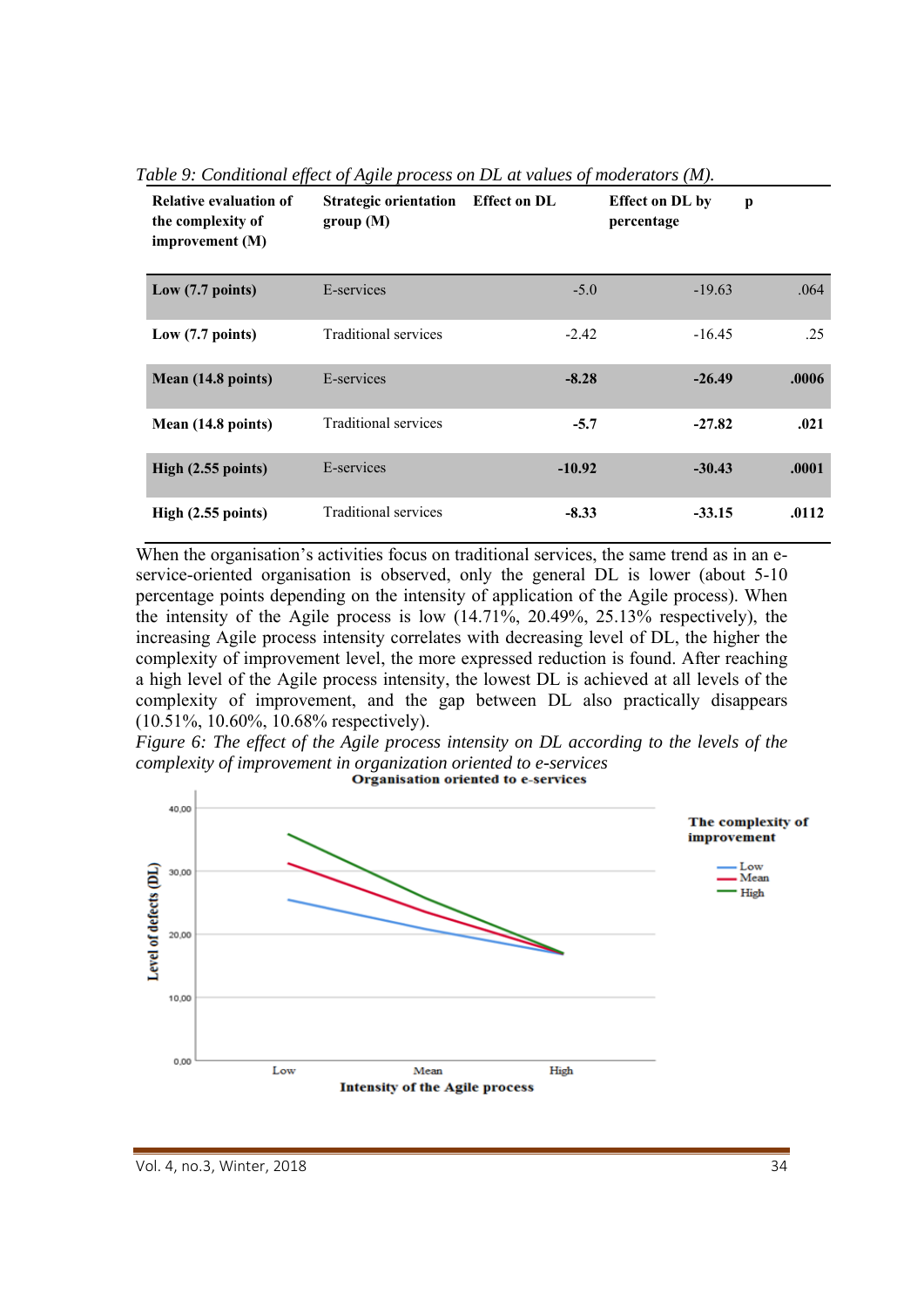*Figure 7: The effect of the Agile process intensity on DL according to the relative levels of the complexity of improvement in organization oriented to tradition services* 



Significant differences in DL between the different strategic orientations of organisations are likely to arise due to differences in scale of improvement. By evaluating the effect of the Agile process intensity in percentage between different groups of strategic orientation, the differences practically disappear and the Agile effect is 2.5 percentage points higher even in the traditional services-oriented organisation with a relatively high level of the complexity of improvement. Therefore, it can be argued that organisations oriented to e-services tend to have a larger DL, but the intensity of application of the Agile process effects DL of the organisations of both groups.

*Complex analysis of the effect of the Agile process intensity on DL according to the complexity of improvement and team competence* 

In order to provide a complex assessment of the effect of the Agile process intensity on DL, it is also important to evaluate a complex moderating effect of the complexity of improvement and team competence. The regression analysis revealed that these moderators are related. After carrying out the statistical analysis of the effect of the intensity of the Agile process on DL according to the complexity of improvement and team competence, the following general model was obtained: F(5.91)=3.15, which is statistically significant p=.01 and explains 14.74 per cent of the relationship between the Agile process intensity and DL (R2=.1474).

The analysis of the predictive factors presented in the statistical model:

- $\rightarrow$  *Factor 1:* The Agile process intensity (t(91)=-3.60) is a statistically significant factor  $(p<0.01)$ ; the increase in the assessment of the Agile process application intensity by 1 point shows a decrease of DL by 7.55 percentage points (b=-7.55).
- $\rightarrow$  *Factor* 2: Complexity of the improvement of e-services (t(91)=2.33) is a statistically significant factor  $p=0.02$ . A 1-point increase in the assessment of the complexity of improvement accelerates DL by 68 percentage points (b=.68). It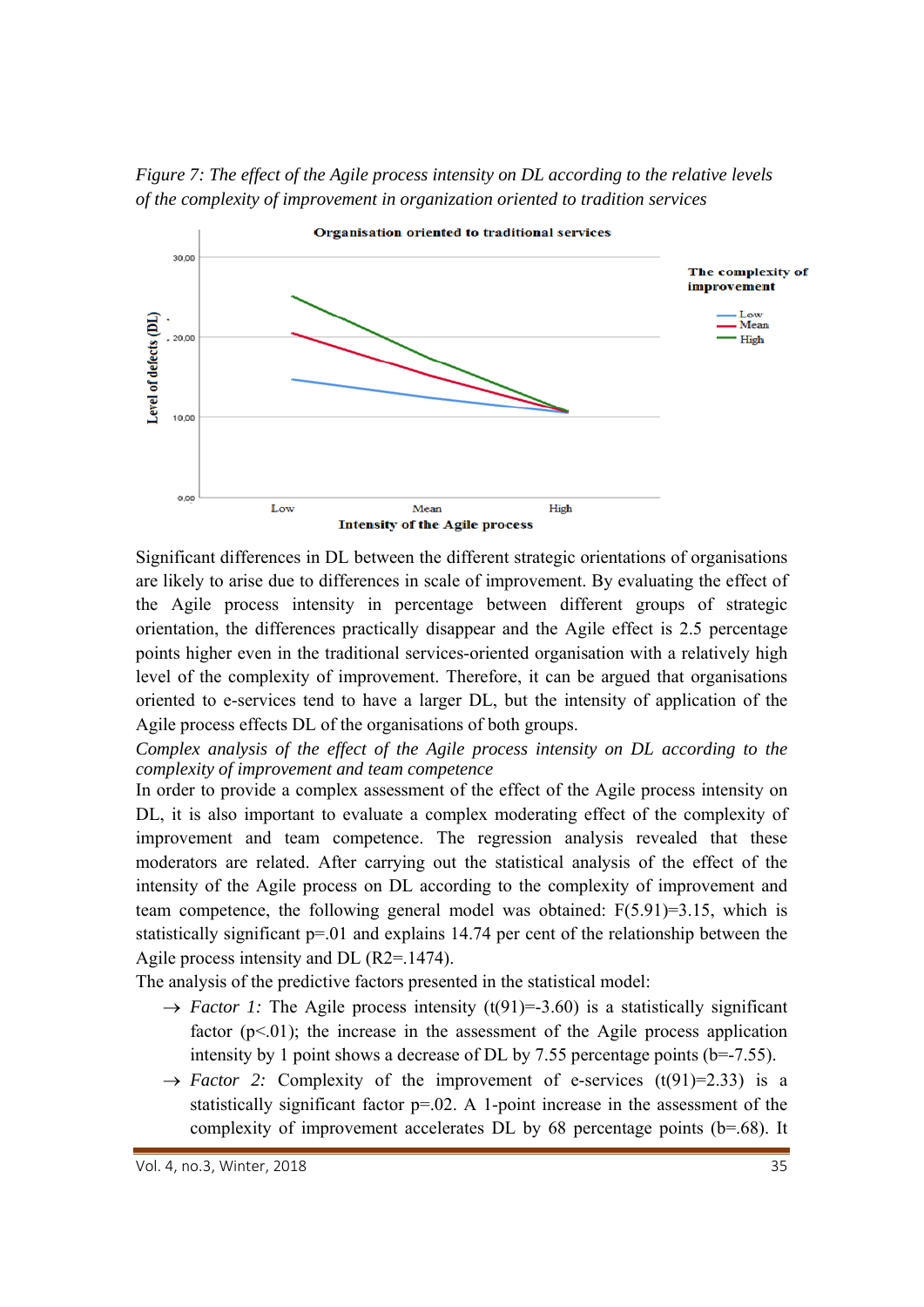should be noted that the scale of the assessment of the complexity of improvement ranges from 1 to 25, i.e. is 5 times higher than other scales because two factors (improvement frequency and e-system complexity) are multiplied.

- $\rightarrow$  *Interaction of factors 1 and 2:* b=-.40, t(91)=-1.37 is statistically insignificant  $(p=176)$ .
- $\rightarrow$  Factor 3: team competence (t(91)=.97) is a statistically insignificant factor p=.34,  $(b=1.85)$ .
- $\rightarrow$  *Interaction of factors 1 and 3:* b=-1.40, t(91)=-.54 is statistically insignificant  $(p=0.59)$ .

According to the statistical model and based on the analysis of the predictive factors, the following equation is formed:

 $Y = constant - 7.55$  (Agile) + .68 (The complexity of improvement), where Y is DL. (9)

In order to evaluate the moderating effect of the complexity of the improvement of eservices and the team competence, an equation is formed where the mean value of the complexity of improvement M (*complexity of improvement*) =14.1 and the mean value of the team competence M (*strategic orientation*) = 3.72 are made equal to 0, thus, the following equation is obtained:

$$
Y = constant - 7.55 (Agile) + 0 + 0
$$
 (10)

Accordingly, we obtain the following relationships between the Agile process intensity and DL based on the relative levels of *complexity of improvement* and *team competence* (Table 10).

The complex analysis of moderators reveals that the essential differences in the Agile effect on DL occur on the different relative levels of the complexity of improvement. When the complexity of improvement is relatively low, there is no relationship between the Agile process intensity and DL. Although it is important to emphasise that at relatively low and mean levels of competence, the effect is sufficiently close to the statistically significant threshold. Depending on the relative level of competence of the team, the differences in the effect are also observed when the relative assessment of the complexity of improvement is uniform. When the competence assessment is higher, the negative effect of the Agile process intensity on DL increases.

| Table 10: Conditional effect of Agile process on DL at values of moderators (M). |  |  |  |  |  |  |  |  |  |  |  |  |  |
|----------------------------------------------------------------------------------|--|--|--|--|--|--|--|--|--|--|--|--|--|
|----------------------------------------------------------------------------------|--|--|--|--|--|--|--|--|--|--|--|--|--|

| <b>Complexity of</b><br>improvement $(M)$<br>(Relative assessment) | <b>Team competence</b><br>(M) (Relative<br>assessment) | <b>Effect on DL</b> | <b>Effect on DL by</b><br>per cent | p    |
|--------------------------------------------------------------------|--------------------------------------------------------|---------------------|------------------------------------|------|
| Low (7.7 points)                                                   | Low $(3 \text{ points})$                               | $-3.93$             | $-23$                              | .072 |
| Low (7.7 points)                                                   | Mean (4 points)                                        | $-5.33$             | $-27$                              | .069 |
| Low (7.7 points)                                                   | High (5 points)                                        | $-6.73$             | $-30$                              | .189 |
| Mean (14.8 points)                                                 | Low $(3 \text{ points})$                               | $-6.80$             | $-28$                              | .026 |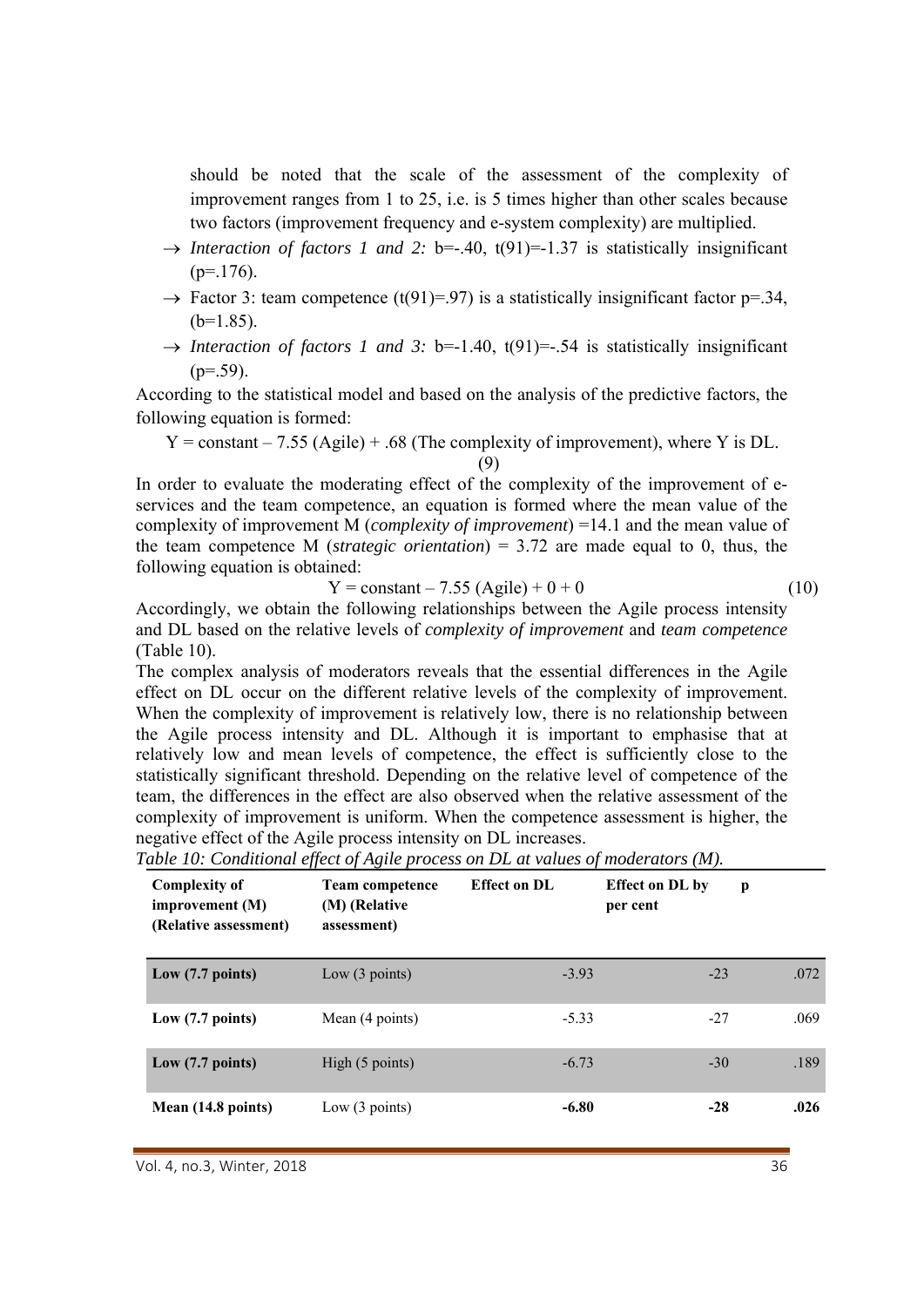| Mean (14.8 points) | Mean (4 points)          | $-8.20$  | $-31$ | .0004 |
|--------------------|--------------------------|----------|-------|-------|
| Mean (14.8 points) | High (5 points)          | $-9.60$  | $-32$ | .0132 |
| High (2.55 points) | Low $(3 \text{ points})$ | $-9.11$  | $-31$ | .04   |
| High (2.55 points) | Mean (4 points)          | $-10.51$ | $-32$ | .0005 |
| High (2.55 points) | High (5 points)          | $-11.91$ | $-34$ | .0008 |

Figure 8 shows the differences in the effects of the Agile process intensity on DL by the level of the complexity of improvement and by distinguishing the effects according to the relative assessment of the team competence. It is obvious that the higher the level of the complexity of improvement, the higher DL when the Agile process intensity is low (16.74%, 23.87%, 29.58% respectively). While the Agile process intensity increases, the level of DL decreases; the higher the complexity of improvement level, the lower DL is. After reaching a high level of the Agile process intensity, the lowest DL is achieved at all levels of the complexity of improvement, and the gap between DL significantly decreases (9.93%, 12.07% and 13.79%respectively).

When the team competence is relatively mean, the same trend is observed as in the case of a relatively low team competence, only the general DL is higher (by about 3 percentage points). While the Agile process intensity is low (19.71%, 26.84%, 32.55%respectively), the increase in the Agile process intensity correlates with the decrease of the level of DL, the higher the complexity of improvement level, the lower DL is. Upon reaching a high level of the Agile process intensity, the lowest DL is achieved at all levels of the complexity of improvement, and the gap between DL also significantly decreases (10.48%, 12.62%,14.34% respectively). The difference between relatively low and mean competences practically disappears (differs by only 0.5 percentage points).





Vol. 4, no.3, Winter, 2018 37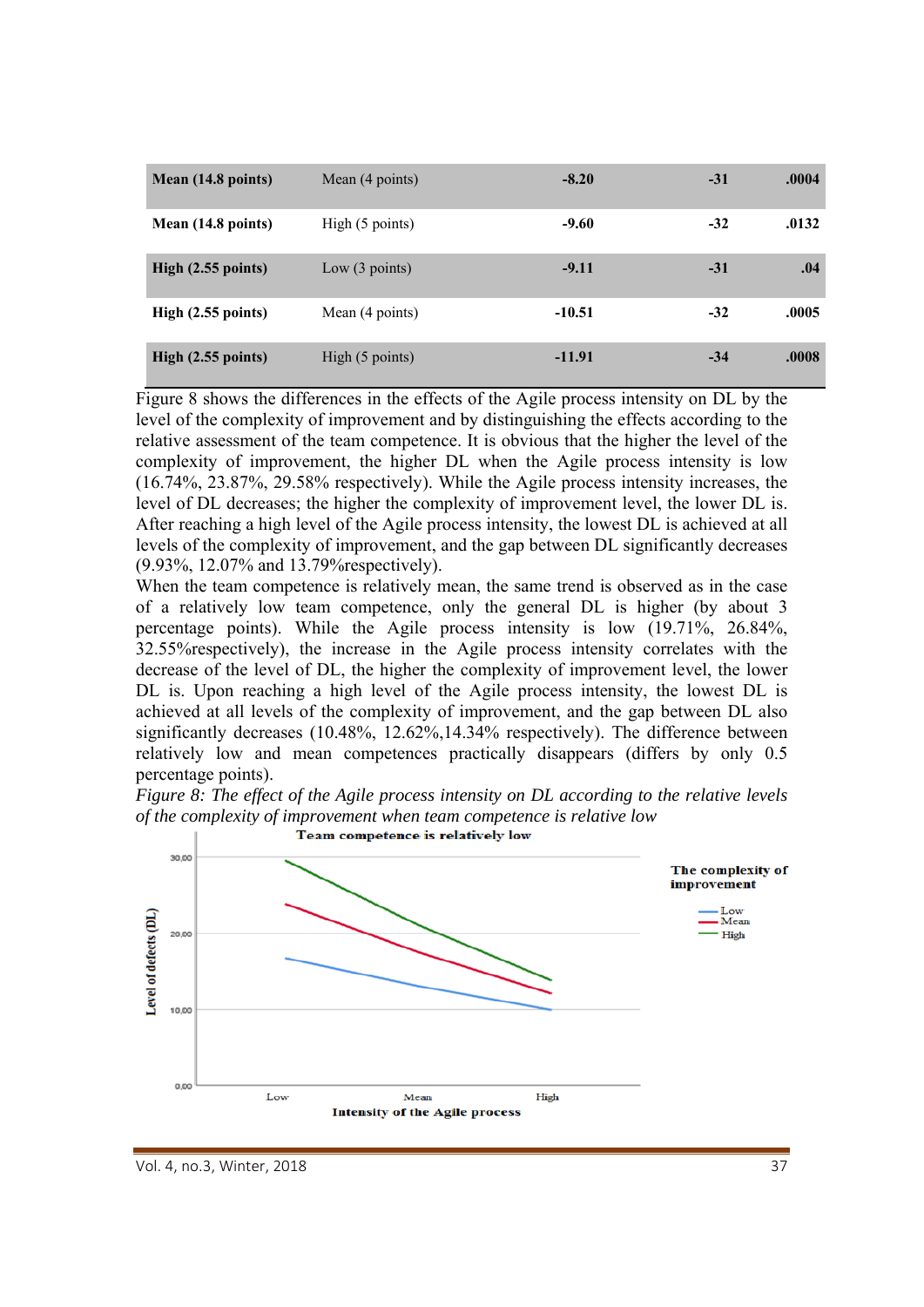*Figure 9: The effect of the Agile process intensity on DL according to the relative levels of the complexity of improvement when team competence is relative mean* 



When the team competence is relatively high, the same tendency is observed as in the cases of relatively low and mean team competences, only the general DL is lower (about 3 percentage points). When the intensity of the Agile process is low (22.68%, 29.81%, 35.53% respectively), the higher the intensity of the Agile process, the lower the level of DL is, the decrease in DL is higher when the complexity of improvement level is higher. Upon reaching the high level of the Agile process intensity, the lowest DL point is achieved at all levels of the complexity of improvement, and the gap between DL also decreases significantly (11.0%2, 13.17%, 14.89% respectively).

*Figure 10: The effect of the Agile process intensity on DL according to the relative levels of the complexity of improvement when team competence is relative high* 

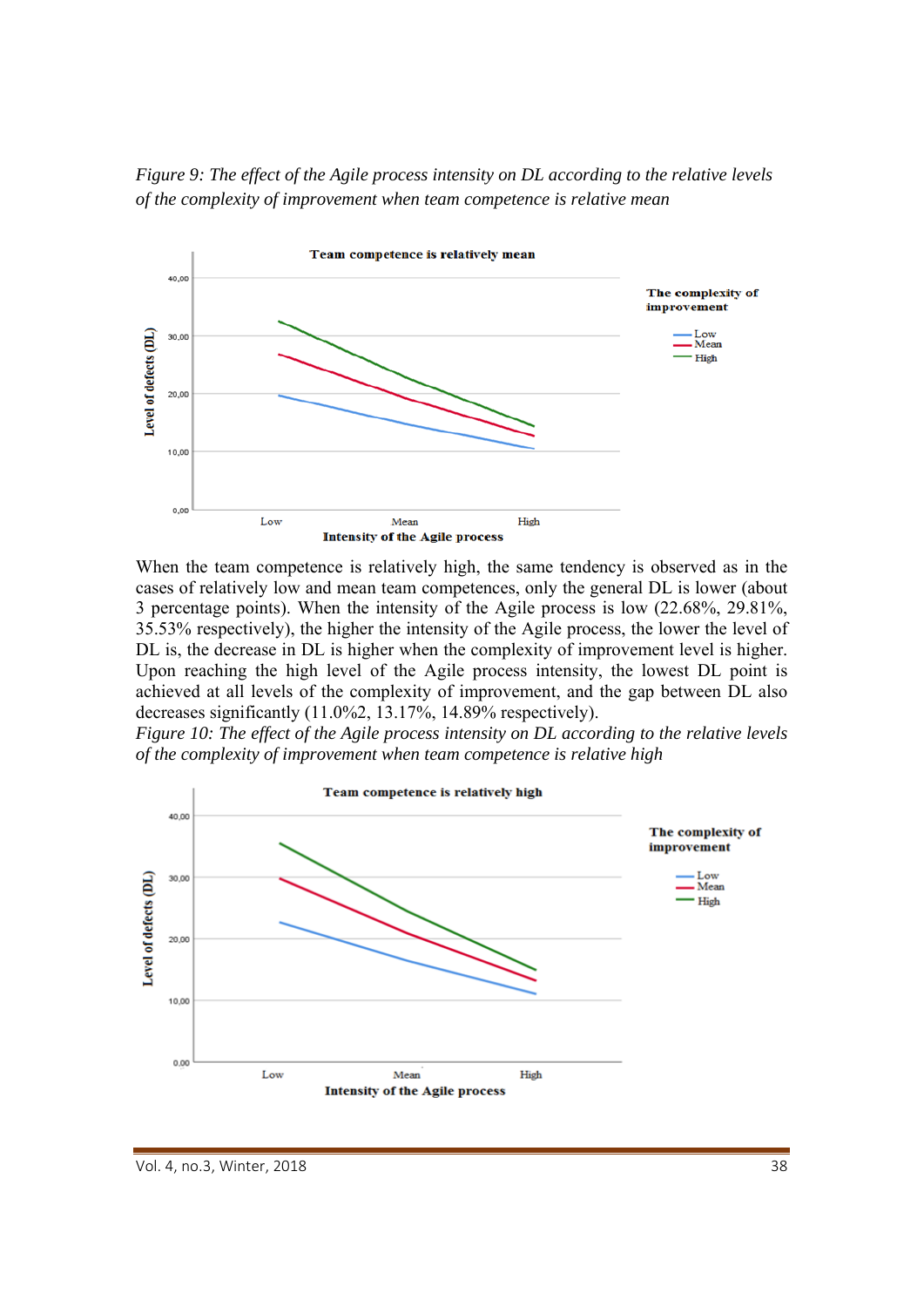When the team competence is relatively high, the effect of the Agile process intensity increases both in absolute value and in percentage terms. Upon a relatively higher competence and a relatively low Agile process intensity, DL is higher (the difference between the groups is about 3 percentage points for each level of competence). In the case of a relatively high Agile process intensity, a decrease is observed in the differences in DL between the levels of competence (the difference between the groups is about 0.5 percentage points for each level of competence).

*Complex analysis of the effect of the Agile process intensity on DL according to the strategic orientation group and team competence* 

In order to comprehensively assess the effect of the Agile process intensity on DL, it is also important to assess the complex moderating effect of strategic orientation and team competence. The statistical analysis was carried out into the effect of the Agile process intensity on DL according to the strategic orientation and team competence, and the following general model was obtained:  $F(5.91)=5.43$ , which is statistically significant p <.01 and explains 22.97% of the relationship between the Agile process intensity and DL  $(R2=.2297)$ .

The analysis of the predictive factors presented in the statistical model:

- $\rightarrow$  *Factor 1:* The Agile process intensity (t(91)=-3.21) is a statistically significant factor  $(p<0.01)$ , when the assessment in the Agile processapplication intensity increases by 1 point, DL decreases by 5.3 percentage points  $(b=5.3)$ .
- $\rightarrow$  *Factor 2:* strategic orientation (t(91)=- 4.07) is a statistically significant factor  $p<.01$  ( $b=$ .
- $\rightarrow$  *Interaction of factors 1 and 2:* b=3.24, t (91)=1.13, statistically insignificant  $(p=.26)$ .
- $\rightarrow$  *Factor 3:* team competence (t(91)= 1.31) is astatistically insignificant factor p=.19, (b=2.34).
- $\rightarrow$  *Interaction of factors 1 and 3:* b=-3.57, t(91) = -1.93 is statistically insignificant  $(p=0.0565)$ , but very close to the threshold of statistical significance.

According to the statistical model and based on the analysis of predictive factors, the following equation is formed:

 $\overline{Y}$  = constant – 5.3 (Agile) – 9.66 (Strategic orientation), where Y is DL. (11) In order to assess the moderating effect of strategic orientation and team competence, the equation is formed where the mean value of the strategic orientation M (*the complexity of improvement*)=1.6 and the mean value of the team competence M (strategic orientation)=3.72 are determined and made equal to 0, thus the following equation is obtained:

$$
Y = constant - 7.55 (Agile) + 0 + 0
$$
 (12)

Accordingly, we obtain the following relationships between the Agile process intensity and DL according to the strategic orientation group and the relative level of team competence (Table 11):

| Table 11: Conditional effect of Agile process on DL at values of moderators (M). |
|----------------------------------------------------------------------------------|
|----------------------------------------------------------------------------------|

| <b>Strategic</b> | <b>Team competence</b> | Effect on DL | <b>Effect on DL by</b> |  |
|------------------|------------------------|--------------|------------------------|--|
| orientation      | (M) (relative          |              | per cent               |  |
| group(M)         | evaluation)            |              |                        |  |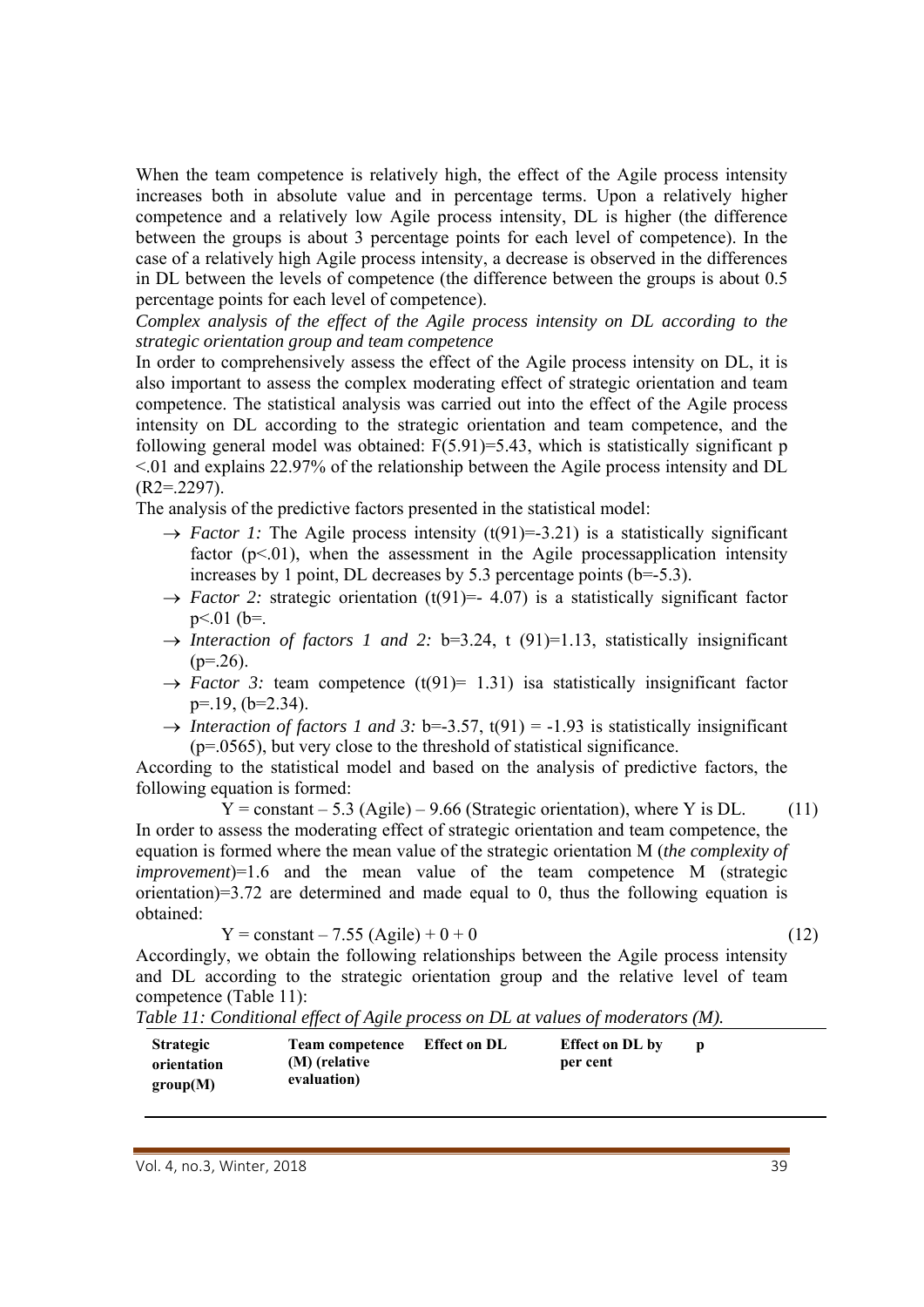| <b>E-services</b>              | Low $(3 \text{ points})$ | $-4.55$  | $-17.11$ | .093  |
|--------------------------------|--------------------------|----------|----------|-------|
| <b>E-services</b>              | Mean (4 points)          | $-8.12$  | $-25.54$ | .0006 |
| <b>E-services</b>              | High (5 points)          | $-11.69$ | $-31.60$ | .0004 |
| <b>Traditional</b><br>services | Low $(3 \text{ points})$ | $-1.32$  | $-9.21$  | .50   |
| <b>Traditional</b><br>services | Mean (4 points)          | $-4.88$  | $-24.98$ | .04   |
| <b>Traditional</b><br>services | High (5 points)          | $-8.45$  | $-34.16$ | .0265 |

A complex analysis of moderators shows that the essential differences in the effects of the Agile effect on DL are observed where the relative evaluation of team competence differs. When team competence is relatively low, there is no relationship between the intensity of the Agile process and DL. The differences in the effect also depend on the relative level of team competence when the strategic orientation group is the same. When the team competence evaluation is higher, the negative effect of the Agile process intensity on DL increases.

Figure 11 shows the differences in the effect of the Agile process intensity according to the relative team competence evaluation outcomes in the e-services orientedorganisations. It is obvious that when the Agile process intensity is low, the higher the team competence level, the higher DL is (26.60%, 31.80%, 37%respectively). As the Agile process intensifies, the level of DL decreases in line with the growing the level of team competence. Upon reaching a high level of the Agile process intensity, the regularity of DL changes at all team competence levels, i.e. the higher the competence, the lower DL is (18.70%, 17.71%, 16.74% respectively). It is clearly seen from the intersecting straight lines.

When the organisation's activities focus on traditional services, the same trend as in the case of an e-service-oriented organisationis ovserved, only the general DL is larger (about 12 percentage points). When the intensity of the Agile process is low (14.11%, 19.54%, 24.74% respectively, according to the relative levels of competence), the increasingly growing Agile process decreases DL to the extent corresponding to the growth of a relative evaluation of team competence. Upon reaching a relatively high level of the Agile process intensity, the lowest DL point is reached at all the relative levels of team competence and the regularity also changes (12.1%, 11.07% and 10.09% respectively). The difference between the strategic orientation groups remains statistically significant (about 6 percentage points).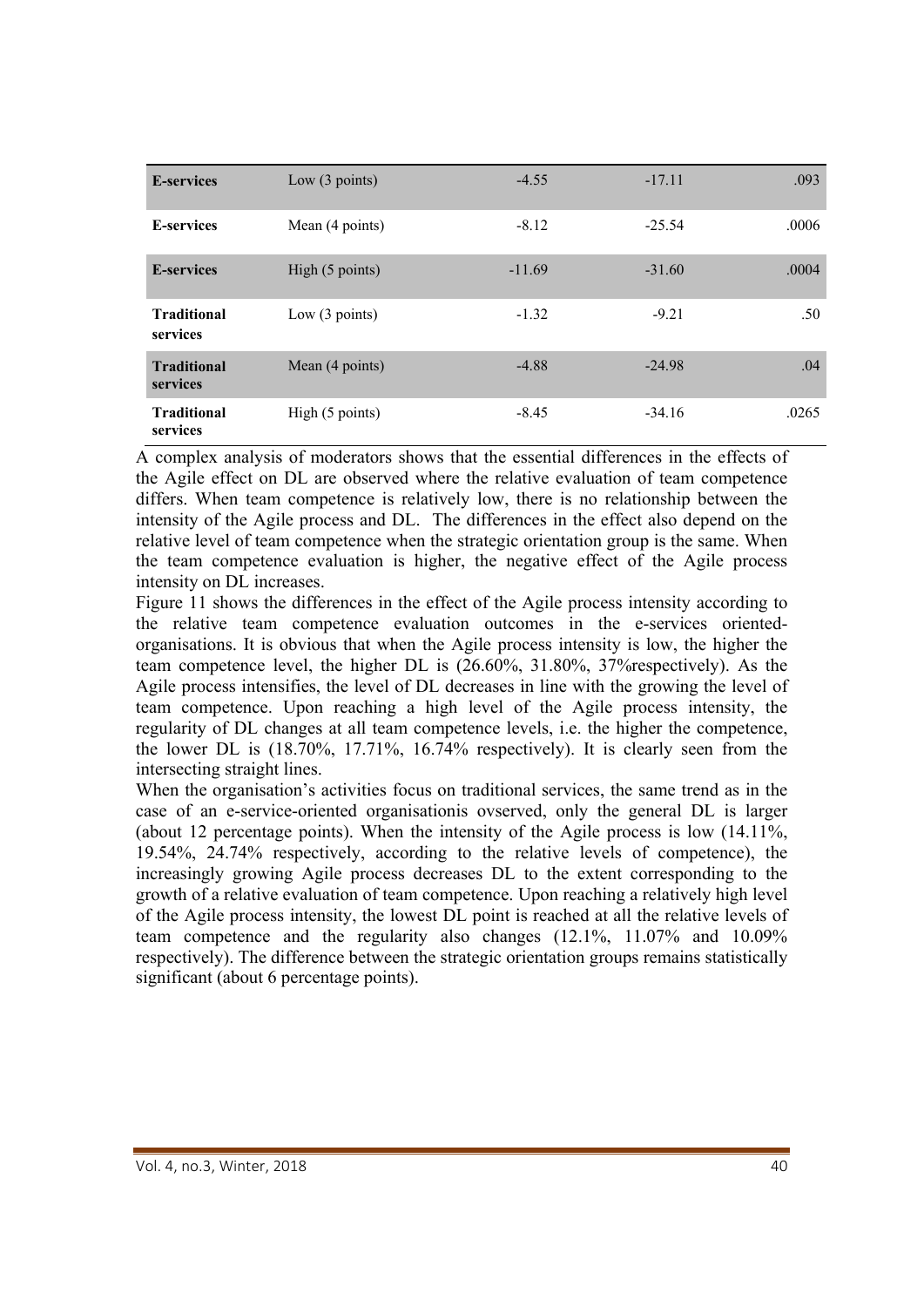*Figure 11: The effect of the Agile process intensity on DL according to the team competence when organization is e-services oriented*



*Figure 12: The effect of the Agile process intensity on DL according to the team competence when organization is tradition services oriented* 



With a relatively higher team competence, the effect of the Agile process intensity grows both in absolute value and in percentage terms. With a relatively higher competence and a relatively low Agile process intensity, DL is higher (the difference between the groups

Vol. 4, no.3, Winter, 2018  **41**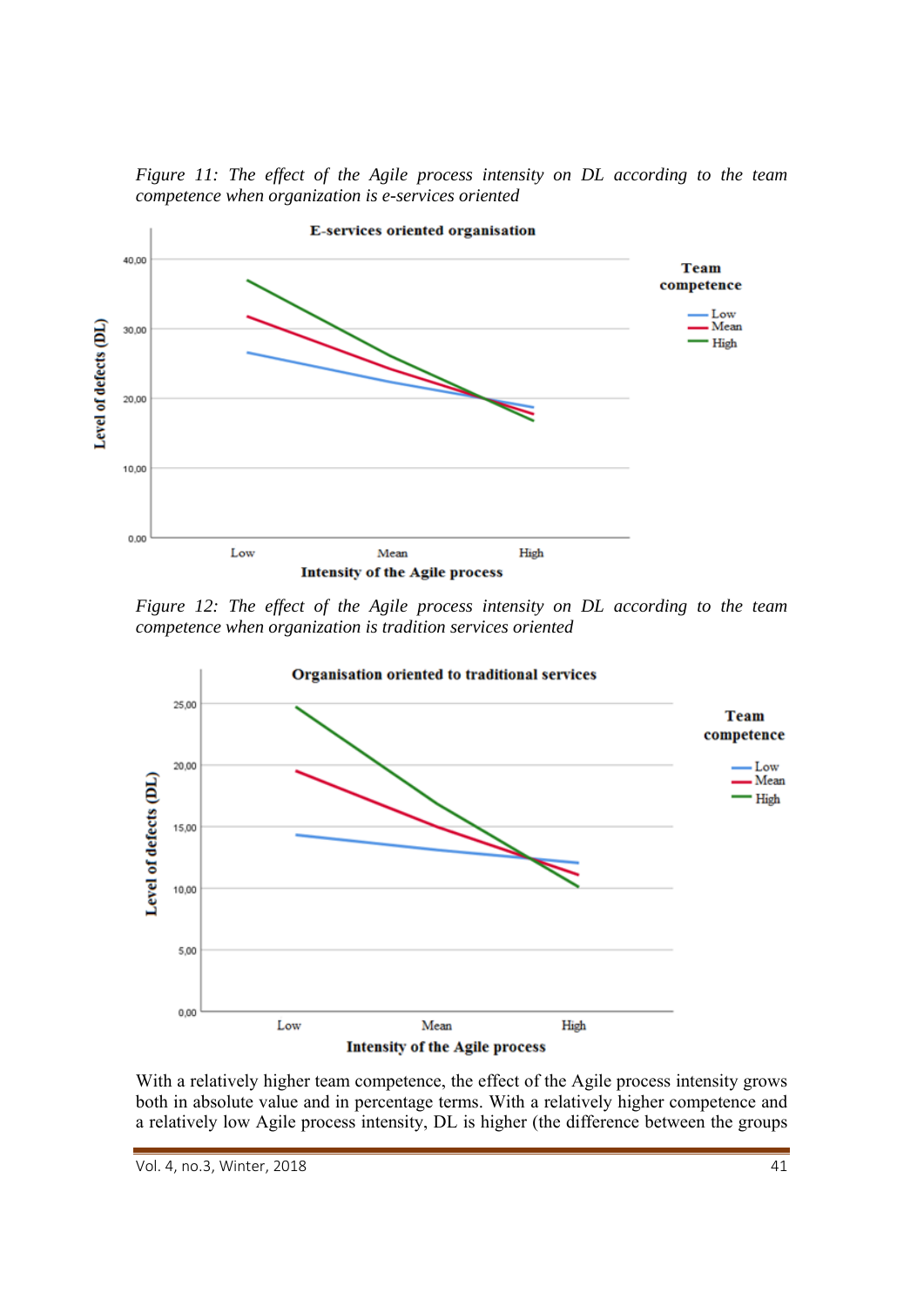is about 3 percentage points for each level of competence). With a relatively high Agile process intensity, DL of the team with a higher level of competence becomes lower compared to that observed in the teams of lower competence.

## **Conclusions**

This research was aimed at addressing a crucial theme in the field of quality management – the improvement of the quality of electronic services. The scholars have presented a wide range of discussions on characteristics and criteria of the quality of electronic services, but it has not been made clear what determines the effectiveness of the improvement process - the team competence or the performance of the methods used in the improvement process.

This study presents the interaction of the effectiveness of the improvement process with the DLafter the introduction of quality improvement. Apart from the team competences, this study has examined the application of the advanced Agile process management and Scrum practices in today's modern process of improving electronic services and evaluated the effect of these practices on the DL. The research was carried out in Lithuania based on the methodology developed by the author. The survey was conducted in 101 different organisations, evaluating the differences of one e-service project from another. The statistical analysis of linear regression, two-way interaction and three-way interaction was performed in an attempt to answer the research question.

The findings of the study revealed as follows:

- 1. **The complexity of quality improvement** increases DL, while the Agile process is a key factor of the study in terms of its effect on the decreasing DL when eservices are subject to improvement. When the complexity of the improvement is relatively very low or low, no statistically significant relationship between the intensity of application of the Agile process and DL is observed. Nevertheless, it is noteworthy that the decreasing effect of the Agile process intensity on DL still remains and in many cases p value is very close to a statistically significant threshold.
- 2. **The company's strategic focus** on providing e-services is related to DL, however this factor is not decisive. The effect of the Agile process intensity is also similar and depends more on the complexity of improvement than the strategic orientation.
- 3. **The number of employees of the organisation and the number of members of the e-service improvement team** do not impact the relationship between the factors under analysis and DL.
- 4. **Team competence** is important in e-service improvement, which, together with the systematic application of the Agile process, gives the highest effect on the DL reduction. Although the study did not reveal a direct relationship between team competence and DL, many of the models under examination revealed that in cases where the team competence is relatively low, there is no relationship between Agile and DL; however, the complex evaluation of the moderators of team competence and complexity of improvement in terms of the Agile effect on DL has revealed that there is no association except for the cases where the complexity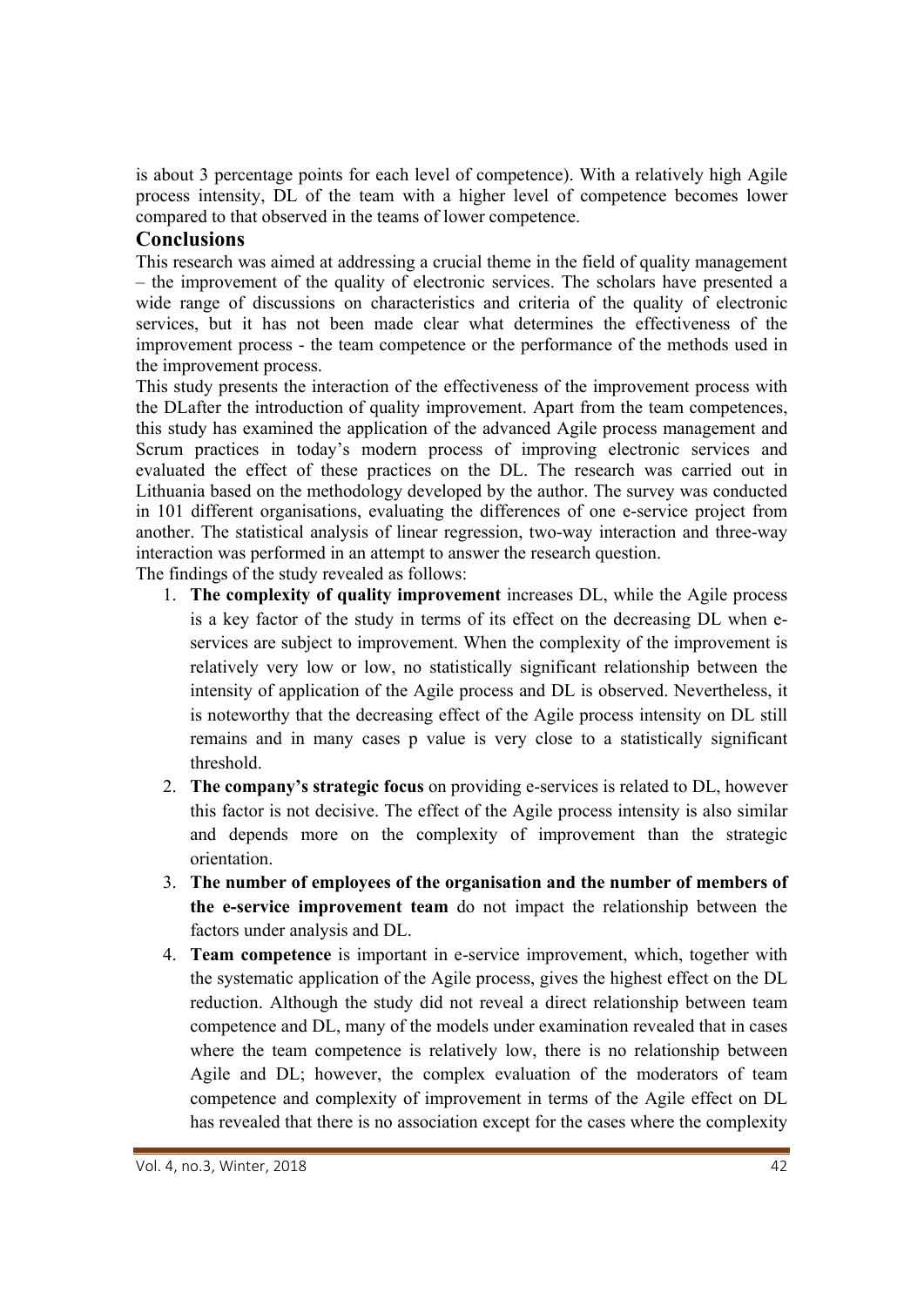of improvement is low regardless of the relative level of team competence. In all the examined cases, the team competence strengthens the effect of the Agile process intensity on DL. When the intensity of the Agile process is low, DL increases as team competence increases.

- 5. All the models under analyses showed that the **Agile process intensity** significantly reduces DL. Complex analyses revealed what if the complexity of improvement is low, the reducing effect of the Agile process is not statistically significant but as mentioned above very close to a statistically significant p value (when team competence is relatively as follows: low- p value is .072, effect on DL is -3.93 (-23%), mean - p value is .069, effect on DL is -5.33 (-27%), high- p value is .189, effect on DL is -6.73 (-30%)). Emphasis should be laid on the fact that the difference in the effect on DL between the levels of team competence by percentage is higher compared to other relative levels of complexity of improvement. From these data we can predict the following: when the complexity of improvement is low (it means that the improvement of e-service is infrequent and the complexity of e-service is not high) the competence of a team may be more important to trigger an effect on DL in such a cases and the effect of Agile process intensity is still important but slightly less if the complexity of improvement is higher. The complex analyses revealed that in all the other cases the examined intensity of the Agile process reduces DL at a statistically significant level.
- 6. The **intensity of the application of Scrum practices** according to the statistical models under analysis did not show any statistically significant effects on DL.

Overall, team competence has emerged as a moderating factor that enhances the effect of the Agile process on DL. However, the key factor to lowering DL through the improvement of e-services is a systematic use of the iterative process of improvement. Only when we systematically manage the process of improving e-services, a higher competence of the team allows us to reach DL, which is even lower. It does not depend on the size of a company or a team. Scrum practices are not relevant in terms of diminishing DL. The results of the study confirm the principles of the process approach, dominant in the field of quality management - in order to ensure higher quality, it is essential to systematically manage the processes in any size of a company and a team.

#### **References**

Agrawal, V., Tripathi, V., Setet, N., (2014). A Conceptual Frame work on Review of E-Service. Quality in Banking Industry World Academy of Science, Engineering and Technology. International Journal of Social, Behavioral, Educational, Economic, Business and Industrial Engineering Vol: 8, No: 12, pp.3935–3939.

Arshad, N., Ahmad, F. and Janom, N., (2007). Empirical study on electronic service quality. *Public Sector ICT Management Review,* Vol. 2 No. 1, pp.29–37.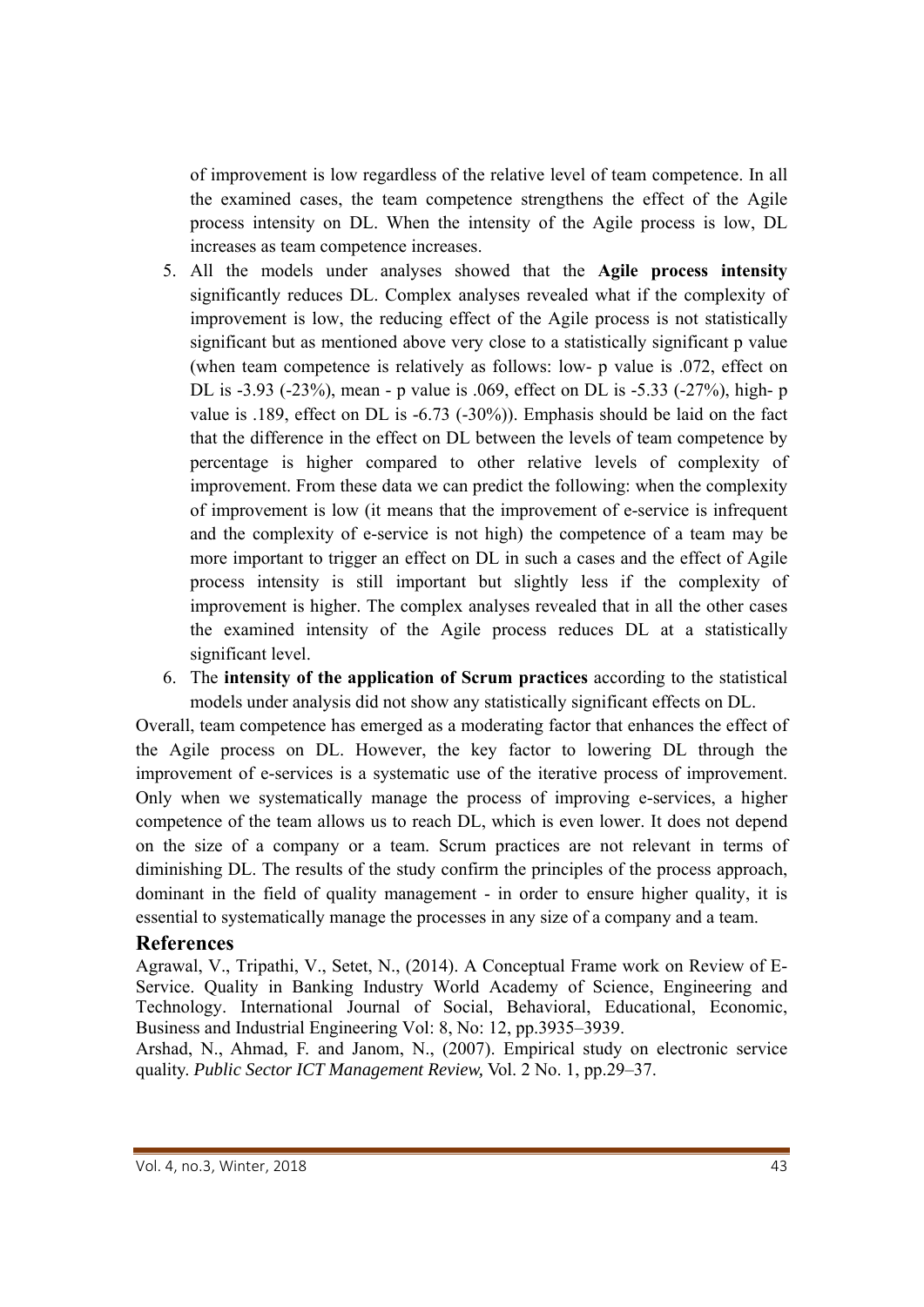Blackburn, J. D., Scudder, G. D., Wassenhove, L. N., (1996). Improving Speed and Productivity of Software Development: A Global Survey of Software Developers, TRANSACTIONS ON SOFTWARE ENGINEERING, VOL. 22, NO. 12, pp 875-885.

Brooks, F. P., Jr., (1975). *The Mythical Man-Month, Essays on Software Engineering*. Reading, MA: Addison-Wesley.

Btoush, M. H., Siddiqi, J., Grimsley, M., Akhgar, B., Alqatawna, J., C., (2008). Comparative Review of e-service Maturity Models: 6I Model. *Proceedings of the 2008 International Conference on E-Learning, E-Business, Enterprise Information Systems, and E-Government*, *EEE 2008*, July 14-17, 2008, Las Vegas, Nevada, USA, pp.3–8.

Bullock, R. K., (2006). *Theory of Effectiveness Measurement.* Doctoral thesis. Faculty Graduate School of Engineering and Management Air Force Institute of Technology Air University ADA456717.

Dingsøyra, T., Nerurc, S., VenuGopal Balijepally, V., Moea, N. B., (2012). A decade of agile methodologies: Towards explaining agile software development. *The Journal of Systems and Software,* 85, pp.1213– 1221.

Edvardsson, B., (1996). Making service-quality improvement work. Managing Service *Quality: An International Journal*, Vol. 6 Issue 1, pp.49–52.

Fassnacht, M., Koese, I., (2006). Quality of Electronic Services: Conceptualizing and Testing a Hierarchical Model. *Journal of Service Research*, JSR9.1, pp.19–37.

Field, J. M., Heim, G. R. and Sinha, K. K., (2004), Managing Quality in the E-Service System: Development and Application of a Process Model. *Production and Operations Management,* 13, pp.291–306. doi:10.1111/j.1937-5956.2004.tb00219.x

Gershon, M., (2010). Choosing Which Process Improvement Methodology to Implement. *Journal of Applied Business & Economics*, Vol. 10 Issue 5, pp. 61–69.

Harvey, G., Wensing, M., (2003). Methods for evaluation of small scale quality improvement projects. *Qual Saf Health Care,* 12, pp.210–214.

Hayes, A. F., (2013). *Introduction to Mediation, Moderation, and Conditional Process Analysis: A Regression-Based Approach.* New York: Guilford Press. ISBN 978-1-60918- 230-4.

Kumbhar, V. M., (2012). Conceptualization of e-services quality and e-satisfaction: a review of literature. *Management research and practice,* Vol. 4 Issue 4, pp.12–18.

Kupiainen, E., Mäntylä M., Itkonen J., (2015). Using metrics in Agile and Lean Software Development – A systematic literature review of industrial studies. Information and Software Technology, 62 (2015), pp.143–163.

Li, H., Suomi, R., (2009). A proposed scale for measuring e-service quality. *International Journal of U- and E-Service, Science and Technology*, Vol. 2 No. 1, pp.1– 10.

Lindvall, M., Basili, V., Boehm, B., Costa1, P., Dangle1, K., Shull, F., Tesoriero, R., Williams, L., Zelkowitz, M., (2002). Empirical Findings in Agile Methods. *Proceedings of Extreme Programming and Agile Methods – XP/Agile Universe*, pp.197–207. http://users.uom.gr/~achat/articles/agile.pdf

Looy, V., Bergh, A. & V., Bus J., (2017). The Effect of Organization Size and Sector on Adopting Business Process Management, Business & Information Systems Engineering, Vol. 60 Number 6, pp.479-491.

Mahalakshmi, M., Sundararajan, M., (2013). *Traditional SDLC Vs Scrum Methodology – A Comparative Study.*